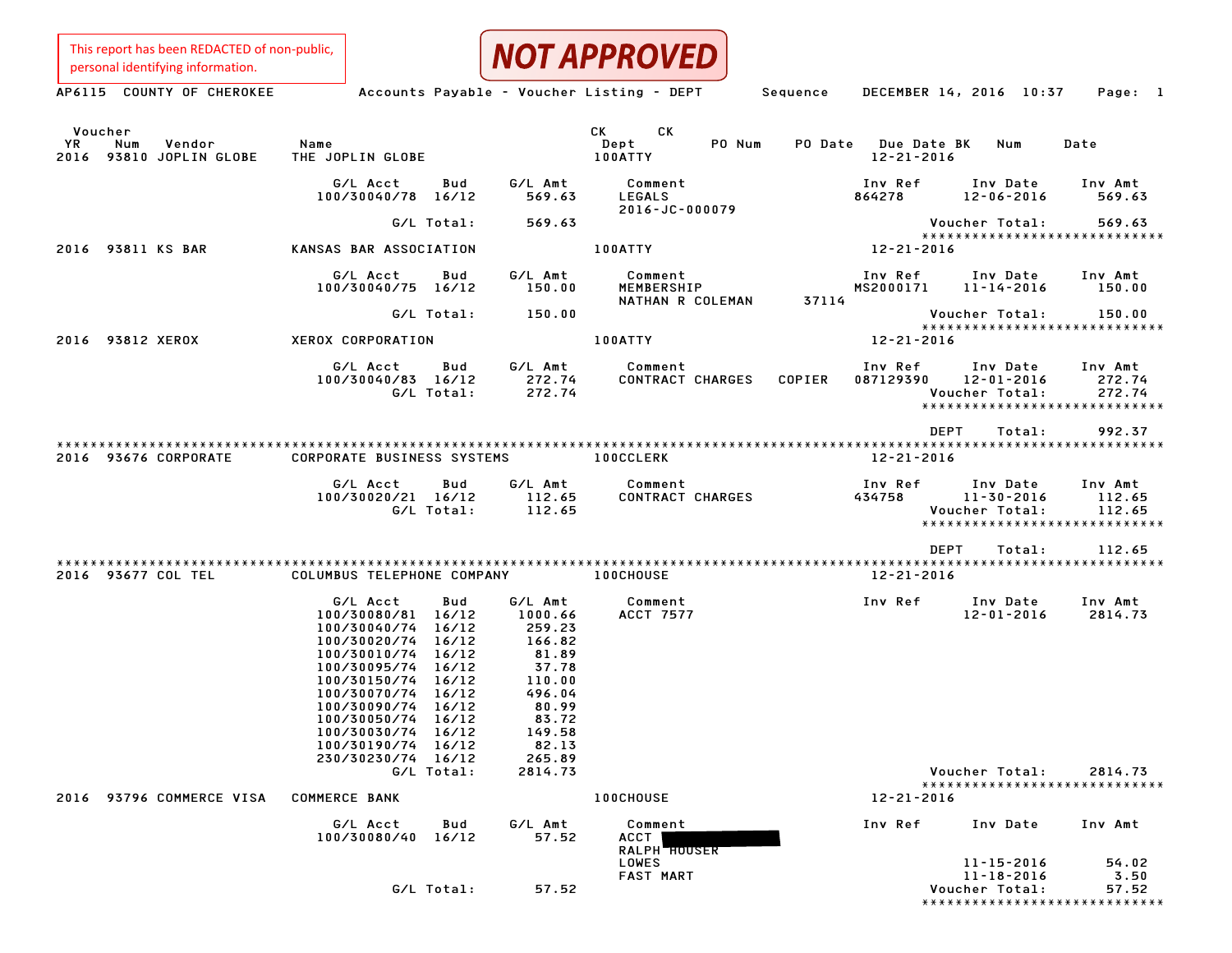|                      |                  |                                                                                                                                                                |                                                                          |                   |                               | AP6115 COUNTY OF CHEROKEE Accounts Payable - Voucher Listing - DEPT Sequence DECEMBER 14, 2016 10:37 Page: 2                                                                                                                                                               |                  |                                                                                                         |                                  |
|----------------------|------------------|----------------------------------------------------------------------------------------------------------------------------------------------------------------|--------------------------------------------------------------------------|-------------------|-------------------------------|----------------------------------------------------------------------------------------------------------------------------------------------------------------------------------------------------------------------------------------------------------------------------|------------------|---------------------------------------------------------------------------------------------------------|----------------------------------|
| Voucher<br><b>YR</b> | Num              | Vendor<br><b>Subset Street Street Street Street Street Street Street Street Street Street Street Street Street S</b><br>2016 93797 COMMERCE VISA COMMERCE BANK |                                                                          |                   |                               | CK<br>CK the control of the control of the control of the control of the control of the control of the control of the control of the control of the control of the control of the control of the control of the control of the contr<br>PO Num<br>Dept<br><b>100CHOUSE</b> | $12 - 21 - 2016$ | PO Date Due Date BK Num                                                                                 | Date                             |
|                      |                  |                                                                                                                                                                | G/L Acct<br>160/30160/88 16/12<br>160/30160/23 16/12                     | Bud               | G/L Amt<br>25.00<br>53.23     | Comment<br>ACCT 0<br>RODNEY EDMONDSON<br>DOLLAR GENERAL                                                                                                                                                                                                                    | Inv Ref          | Inv Date Inv Amt<br>11-06-2016                                                                          |                                  |
|                      |                  |                                                                                                                                                                |                                                                          | G/L Total:        | 78.23                         | PIZZA HUT<br>KS ASSOC OF COUNTIES                                                                                                                                                                                                                                          |                  | 11-08-2016<br>II-LL<br>Voucher Total:<br>Voucher Total:                                                 | 24.91<br>28.32<br>25.00<br>78.23 |
|                      |                  |                                                                                                                                                                | 2016 93774 CRAWFORD CLERK CRAWFORD COUNTY CLERK                          |                   |                               | <b>100CHOUSE</b>                                                                                                                                                                                                                                                           | 12-21-2016       | *****************************                                                                           |                                  |
|                      |                  |                                                                                                                                                                | G/L Acct<br>100/30080/89 16/12                                           | Bud               | G/L Amt<br>868.01             | Comment<br>DISTRICT CORONERS SALARY<br><b>CHEROKEE COUNTY</b><br>NOVEMBER 2016                                                                                                                                                                                             |                  | Inv Ref      Inv Date<br>12-01-2016                                                                     | Inv Amt<br>868.01                |
|                      |                  |                                                                                                                                                                |                                                                          | G/L Total:        | 868.01                        |                                                                                                                                                                                                                                                                            |                  | Voucher Total:<br>*****************************                                                         | 868.01                           |
|                      |                  |                                                                                                                                                                | 2016 93678 FISHER, PATTERS FISHER, PATTERSON, SAYLER & SMITH L 100CHOUSE |                   |                               |                                                                                                                                                                                                                                                                            | $12 - 21 - 2016$ |                                                                                                         |                                  |
|                      |                  |                                                                                                                                                                | G/L Acct<br>100/30080/89 16/12                                           | Bud               | G/L Amt<br>1818.00            | <b>Comment</b> Comment<br>TAX APPRAISAL/GALENA<br>FILE 1066-30418                                                                                                                                                                                                          |                  |                                                                                                         | Inv Amt<br>1795.50               |
|                      |                  |                                                                                                                                                                |                                                                          |                   |                               | NAT'L INDIAN GAMING COMM<br>FILE 1066-30439                                                                                                                                                                                                                                |                  | 79598 12-02-2016 22.50                                                                                  |                                  |
|                      |                  |                                                                                                                                                                |                                                                          |                   | G/L Total: 1818.00            |                                                                                                                                                                                                                                                                            |                  | Voucher Total: 1818.00<br>*****************************                                                 |                                  |
|                      | 2016 93719 KONE  |                                                                                                                                                                | KONE INC                                                                 |                   |                               | <b>100CHOUSE</b>                                                                                                                                                                                                                                                           | 12-21-2016       |                                                                                                         |                                  |
|                      |                  |                                                                                                                                                                | G/L Acct   Bud<br>100/30080/80 16/12                                     |                   | G/L Amt<br>1199.19            | Comment<br>MAINTENANCE<br>12/1/16 - 2/28/17                                                                                                                                                                                                                                |                  | Inv Ref      Inv Date<br>949487222 12-01-2016 1199.19                                                   | Inv Amt                          |
|                      |                  |                                                                                                                                                                |                                                                          | G/L Total:        | 1199.19                       |                                                                                                                                                                                                                                                                            |                  | Voucher Total:       1199.19<br>*****************************                                           |                                  |
|                      |                  | 2016 93679 KS GAS                                                                                                                                              | KANSAS GAS SERVICE                                                       |                   |                               | <b>100CHOUSE</b>                                                                                                                                                                                                                                                           | 12-21-2016       |                                                                                                         |                                  |
|                      |                  |                                                                                                                                                                | G/L Acct<br>100/30080/81 16/12                                           | Bud<br>G/L Total: | 90.64<br>90.64                | G/L Amt Comment<br>ACCT 510241094 1188724 27                                                                                                                                                                                                                               |                  | Inv Ref Inv Date<br>1 1<br>11-28-2016<br>Voucher Total:                                                 | Inv Amt<br>90.64<br>90.64        |
|                      | 2016 93680 SHOOK |                                                                                                                                                                | SHOOK, HARDY & BACON LLP 100CHOUSE                                       |                   |                               |                                                                                                                                                                                                                                                                            | 12-21-2016       |                                                                                                         |                                  |
|                      |                  |                                                                                                                                                                | G/L Acct<br>100/30080/89 16/12                                           | Bud<br>G/L Total: | 7359.10<br>7359.10            | G/L Amt Comment<br>RACING/GAMING COMMISSION                                                                                                                                                                                                                                |                  | Inv Ref      Inv Date<br>1891454         11–08–2016<br>Voucher Total:<br>****************************** | Inv Amt<br>7359.10<br>7359.10    |
|                      |                  |                                                                                                                                                                | 2016 93681 STRONGHOLD STRONGHOLD DATA                                    |                   |                               | <b>100CHOUSE</b>                                                                                                                                                                                                                                                           | 12-21-2016       |                                                                                                         |                                  |
|                      |                  |                                                                                                                                                                | G/L Acct<br>100/30080/89 16/12                                           | Bud<br>G/L Total: | G/L Amt<br>3800.00<br>3800.00 | Comment<br>AGMT: MSP PLATINUM                                                                                                                                                                                                                                              | Inv Ref<br>21608 | Inv Date<br>12-01-2016<br>Voucher Total:<br>******************************                              | Inv Amt<br>3800.00<br>3800.00    |
|                      |                  |                                                                                                                                                                |                                                                          |                   |                               |                                                                                                                                                                                                                                                                            |                  | <b>DEPT</b><br>Total:                                                                                   | 18085.42                         |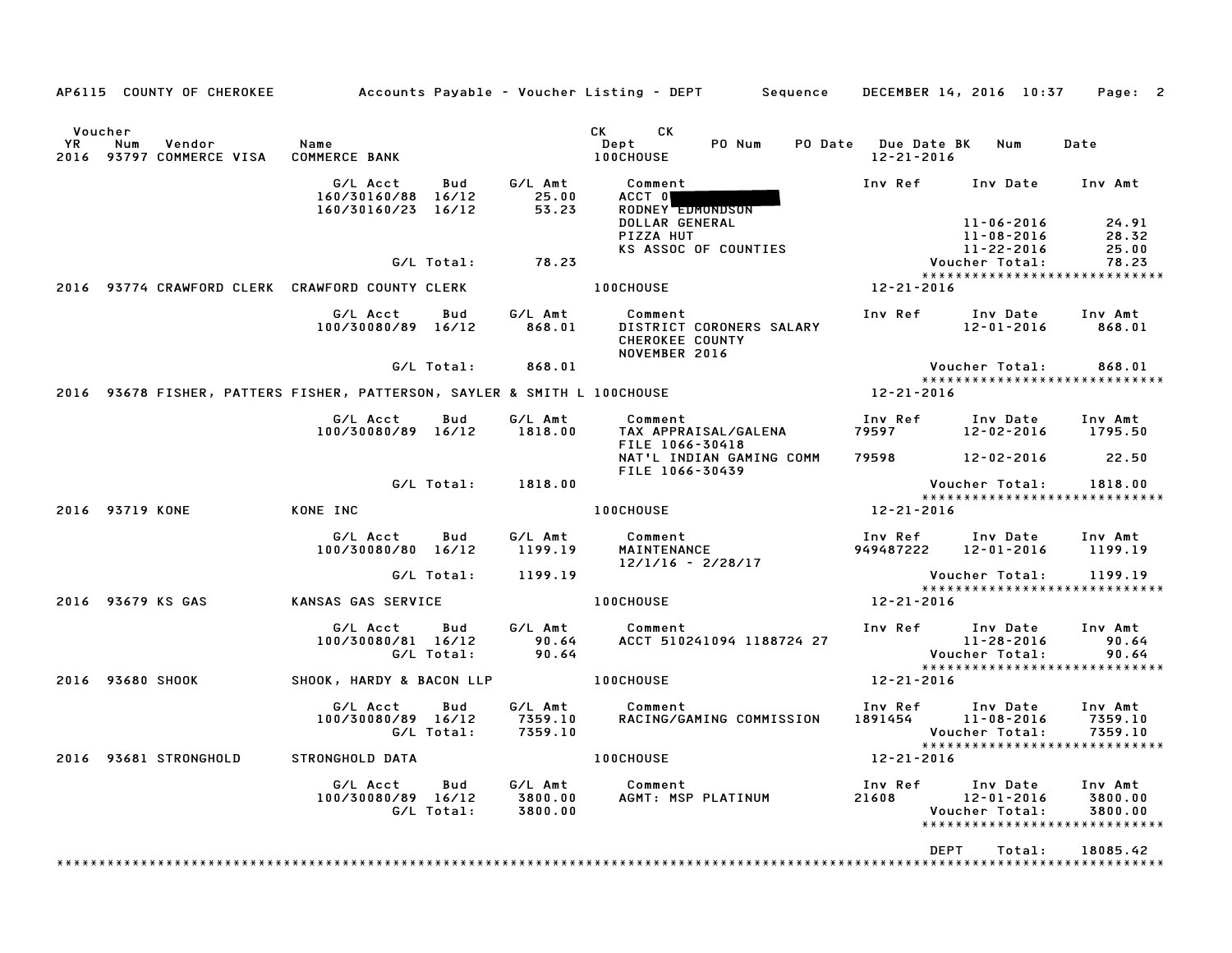| AP6115 COUNTY OF CHEROKEE                                              |                                |                   |                           | Accounts Payable – Voucher Listing – DEPT         Sequence           | DECEMBER 14, 2016 10:37                   |                                                                        | Page: 3                                                    |
|------------------------------------------------------------------------|--------------------------------|-------------------|---------------------------|----------------------------------------------------------------------|-------------------------------------------|------------------------------------------------------------------------|------------------------------------------------------------|
| Voucher<br>YR.<br>Num<br>Vendor<br>93682 COLUMBUS NEWS<br>2016         | Name<br>COLUMBUS NEWS REPORT   |                   |                           | CK C<br>CK<br>PO Num<br>Dept<br>100COMM                              | PO Date Due Date BK<br>$12 - 21 - 2016$   | Num                                                                    | Date                                                       |
|                                                                        | G/L Acct<br>100/30010/78 16/12 | Bud<br>16/12      | G/L Amt<br>532.00         | Comment<br>NOTICE TO BIDDERS<br>RESOLUTION 27-2016<br>28-2016        | Inv Ref<br>$\mathbf{1}$<br>$\sim$<br>1130 | Inv Date<br>$11 - 25 - 2016$<br>$10 - 19 - 2016$<br>11-30-2016         | Inv Amt<br>20.00<br>168.00<br>44.00                        |
|                                                                        |                                | G/L Total:        | 532.00                    | <b>VETERAN DAY AD</b>                                                | 1138                                      | 11-30-2016<br>Voucher Total:                                           | 300.00<br>532.00<br>*****************************          |
| 2016 93794 COMMERCE VISA                                               | <b>COMMERCE BANK</b>           |                   |                           | 100COMM                                                              | 12-21-2016                                |                                                                        |                                                            |
|                                                                        | G/L Acct<br>100/30010/88 16/12 | Bud               | G/L Amt<br>353.13         | Comment<br><b>ACCT</b><br>PATRICK COLLINS                            | Inv Ref                                   | Inv Date                                                               | Inv Amt                                                    |
|                                                                        |                                | G/L Total:        | 353.13                    | SHERATON CONV CTR<br>CHASE SUITES OVERLAND PRK                       |                                           | 11-15-2016<br>11-17-2016<br>Voucher Total:                             | 17.25<br>335.88<br>353.13<br>***************************** |
| 2016 93795 COMMERCE VISA COMMERCE BANK                                 |                                |                   |                           | 100COMM                                                              | 12-21-2016                                |                                                                        |                                                            |
|                                                                        | G/L Acct<br>100/30010/88 16/12 | Bud               | G/L Amt<br>393.81         | Comment<br>ACCT  <br>CHARLES NAPIER                                  | Inv Ref                                   | Inv Date                                                               | Inv Amt                                                    |
|                                                                        |                                |                   |                           | CINZZETTIS ITALIAN MKT<br>JACK IN THE BOX<br>CRACKER BARREL<br>I HOP |                                           | 11-14-2016<br>$11 - 15 - 2016$<br>$11 - 15 - 2016$<br>$11 - 17 - 2016$ | 22.94<br>5.70<br>10.36<br>18.93                            |
|                                                                        |                                | G/L Total:        | 393.81                    | CHASE SUITES OVERLAND PRK                                            | $\mathbf{1}$                              | 11-17-2016<br>Voucher Total:                                           | 335.88<br>393.81<br>*****************************          |
|                                                                        |                                |                   |                           |                                                                      | <b>DEPT</b>                               | Total:                                                                 | 1278.94                                                    |
| 2016 93731 NEX TECH                                                    | <b>NEX-TECH</b>                |                   |                           | <b>100COMP</b>                                                       | 12-21-2016                                |                                                                        |                                                            |
|                                                                        | G/L Acct<br>100/30150/89 16/12 | Bud<br>G/L Total: | G/L Amt<br>2.50<br>2.50   | Comment<br>ACCT 0000403167                                           | Inv Ref                                   | Inv Date<br>$12 - 01 - 2016$<br>Voucher Total:                         | Inv Amt<br>2.50<br>2.50<br>*****************************   |
|                                                                        |                                |                   |                           |                                                                      | <b>DEPT</b>                               | Total:                                                                 | 2.50                                                       |
| 2016 93802 ADVANTAGE COMP ADVANTAGE COMPUTER ENTERPRISES INC 100DCOURT |                                |                   |                           |                                                                      | 12-21-2016                                |                                                                        |                                                            |
|                                                                        | G/L Acct<br>100/30070/89 16/12 | Bud               | G/L Amt<br>37.50          | Comment<br>CONTRACT LABOR/COMPUTER                                   | Inv Ref<br>56591<br>56754                 | Inv Date<br>$11 - 11 - 2016$<br>11-29-2016                             | Inv Amt<br>18.75<br>18.75                                  |
|                                                                        |                                | G/L Total:        | 37.50                     |                                                                      |                                           | Voucher Total:                                                         | 37.50<br>*****************************                     |
| 93814 CHAPPELL, B<br>2016                                              | <b>BRENDA CHAPPELL</b>         |                   |                           | 100DCOURT                                                            | 12-21-2016                                |                                                                        |                                                            |
|                                                                        | G/L Acct<br>100/30070/73 16/12 | Bud<br>G/L Total: | G/L Amt<br>36.21<br>36.21 | Comment<br>TRAVEL EXPENSES                                           | Inv Ref                                   | Inv Date<br>$12 - 07 - 2016$<br>Voucher Total:                         | Inv Amt<br>36.21<br>36.21<br>***************************** |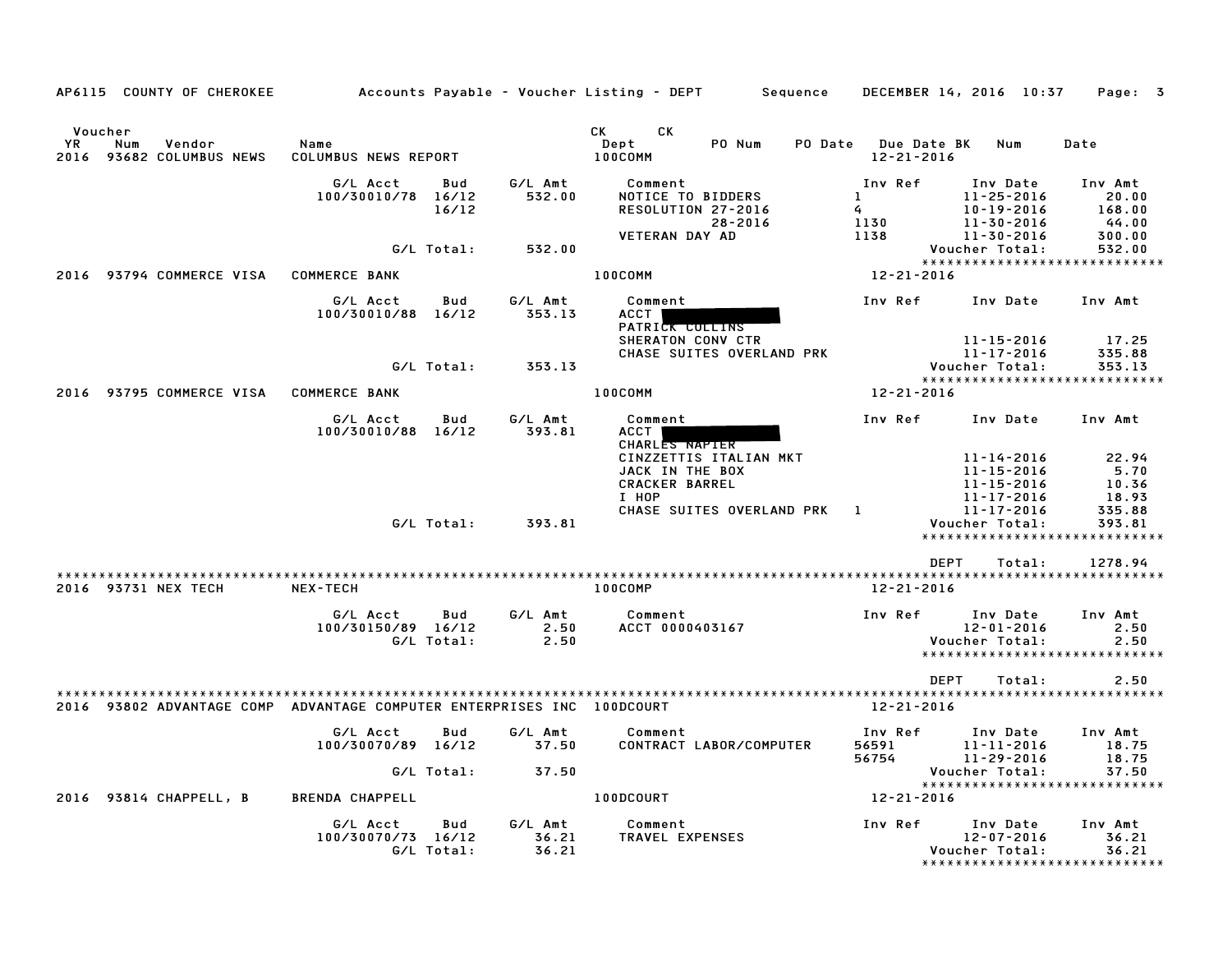|                      |                                            | AP6115 COUNTY OF CHEROKEE Accounts Payable - Voucher Listing - DEPT Sequence DECEMBER 14, 2016 10:37 Page: 4 |         |                                                                                                                                                                             |      |                                       |                                                                                                                                                                                                    |                                          |
|----------------------|--------------------------------------------|--------------------------------------------------------------------------------------------------------------|---------|-----------------------------------------------------------------------------------------------------------------------------------------------------------------------------|------|---------------------------------------|----------------------------------------------------------------------------------------------------------------------------------------------------------------------------------------------------|------------------------------------------|
| Voucher<br><b>YR</b> | Num<br>Vendor Name<br>2016 93803 ETTINGERS |                                                                                                              |         |                                                                                                                                                                             |      | PO Date Due Date BK Num<br>12-21-2016 | CK                                                                                                                                                                                                 | CK<br>Date                               |
|                      |                                            | G/L Acct<br>Bud<br>100/30070/21 16/12<br>G/L Total:                                                          |         | G/L Amt          Comment<br>401.86        ENVELOPES<br>401.86                                                                                                               |      |                                       | Inv Ref      Inv Date     Inv Amt<br>$4816410$ $11-28-2016$<br>Voucher Total:                                                                                                                      | 401.86<br>401.86                         |
|                      |                                            | 2016 93804 KS BAR KANSAS BAR ASSOCIATION                                                                     |         | 100DCOURT                                                                                                                                                                   |      | $12 - 21 - 2016$                      |                                                                                                                                                                                                    | *****************************            |
|                      |                                            | G/L Acct<br>Bud<br>100/30070/75 16/12                                                                        |         | <b>O KENT LYNCH</b>                                                                                                                                                         | 7295 |                                       | Inv Ref      Inv Date    Inv Amt<br>MS2000317    11–14–2016      150.00                                                                                                                            |                                          |
|                      |                                            | G/L Total: 150.00                                                                                            |         |                                                                                                                                                                             |      |                                       | Voucher Total: 150.00                                                                                                                                                                              |                                          |
|                      | 2016 93805 US CELLULAR                     | US CELLULAR                                                                                                  |         | 100DCOURT                                                                                                                                                                   |      | $12 - 21 - 2016$                      |                                                                                                                                                                                                    | *****************************            |
|                      |                                            |                                                                                                              |         | G/L Acct       Bud        G/L Amt          Comment<br>100/30070/84   16/12            40.99        ACCT  558976541<br>G/L Total:            40.99                           |      |                                       | Inv Ref Inv Date Inv Amt<br>0165593956 11-20-2016<br>Voucher Total:                                                                                                                                | 40.99<br>40.99                           |
|                      | 2016 93828 YOUNG, M MAC YOUNG              |                                                                                                              |         | 100DCOURT 12-21-2016                                                                                                                                                        |      |                                       |                                                                                                                                                                                                    | ******************************           |
|                      |                                            |                                                                                                              |         | G/L Acct Bud G/L Amt Comment 100/30070/73 16/12 6/L Amt Comment 100/30070/73 16/12 73.74<br>12-08-2016 73.74 TRAVEL EXPENSE 12-08-2016 73.74<br>12-08-2016 6/L Total: 73.74 |      |                                       |                                                                                                                                                                                                    |                                          |
|                      |                                            |                                                                                                              |         |                                                                                                                                                                             |      |                                       | DEPT<br>Total:                                                                                                                                                                                     | 740.30                                   |
|                      | 2016 93683 ETTINGERS                       |                                                                                                              |         |                                                                                                                                                                             |      | 12-21-2016                            |                                                                                                                                                                                                    |                                          |
|                      |                                            | G/L Acct<br>100/30330/31 16/12 49.95<br>100/30330/23 16/12 562.34                                            |         | Bud G/L Amt Comment<br>T/TISSUE<br><b>PATTERIES</b><br>PATTERIES<br>RED CHECK 48118<br>PAPER, POUCH 48093<br>LETTERHEAD 48157<br>REFILLS, NOTES 48158                       |      |                                       | Inv Ref Inv Date Inv Amt<br>110 12016 100 11-23-2016<br>11-30-2016 10.49<br>11-16-2016 10.49<br>11-16-2016 10.49<br>11-16-2016 170.63<br>125.92<br>11-23-2016 121.06<br>121.06<br>11-23-2016 24.24 |                                          |
|                      |                                            | G/L Total: 612.29                                                                                            |         |                                                                                                                                                                             |      |                                       | Voucher Total:                                                                                                                                                                                     | 612.29                                   |
|                      | 2016 93813 OFFICE 8004                     | OFFICE DEPOT BUSINESS CREDIT 100DEPT OFF                                                                     |         |                                                                                                                                                                             |      | 12-21-2016                            |                                                                                                                                                                                                    | *****************************            |
|                      |                                            | G/L Acct<br>Bud<br>100/30330/30 16/12                                                                        | 197.75  | G/L Amt Comment<br>CHEROKEE CNTY ATTNY                                                                                                                                      |      |                                       | Inv Ref Inv Date Inv Amt                                                                                                                                                                           |                                          |
|                      |                                            | G/L Total: 197.75                                                                                            |         | PAPER, PENTS                                                                                                                                                                |      |                                       | 876676030001 11-03-2016 197.75<br>Voucher Total: 197.75                                                                                                                                            | ******************************           |
|                      |                                            | 2016 93713 POSTAL PRESORT POSTAL PRESORT INC <b>100DEPT OFF</b>                                              |         |                                                                                                                                                                             |      | 12-21-2016                            |                                                                                                                                                                                                    |                                          |
|                      |                                            | G/L Acct<br>Bud<br>100/30330/23 16/12<br>G/L Total:                                                          | 1341.46 | G/L Amt Comment<br>است المستحدة<br>1341.46     TAX STATEMENT MAILINGS<br>1341.46                                                                                            |      |                                       | Inv Ref Inv Date Inv Amt<br>$647$ 11-29-2016 1341.46<br>Voucher Total:                                                                                                                             | 1341.46<br>***************************** |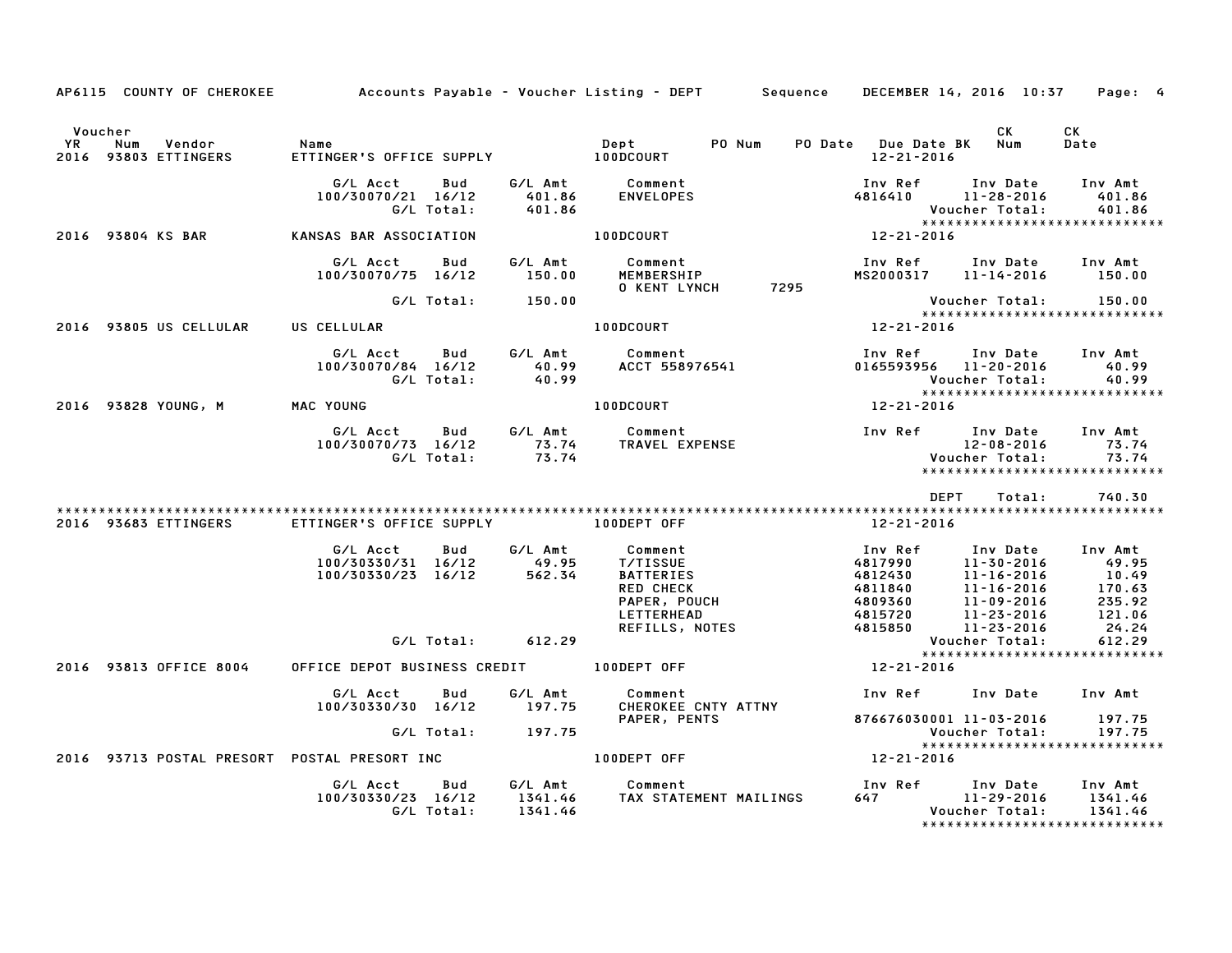|                        |                    | AP6115 COUNTY OF CHEROKEE |                                                                      |                   |                           | Accounts Payable – Voucher Listing – DEPT<br>Sequence     |                                        | DECEMBER 14, 2016 10:37                                       | Page: 5                              |
|------------------------|--------------------|---------------------------|----------------------------------------------------------------------|-------------------|---------------------------|-----------------------------------------------------------|----------------------------------------|---------------------------------------------------------------|--------------------------------------|
| Voucher<br>YR.<br>2016 | Num<br>93686 QUILL | Vendor                    | Name<br>QUILL CORPORATION                                            |                   |                           | Dept<br>PO Num<br>PO Date<br>100DEPT OFF                  | <b>Due Date BK</b><br>$12 - 21 - 2016$ | СK<br>Num                                                     | CК<br>Date                           |
|                        |                    |                           | G/L Acct<br>100/30330/22 16/12                                       | Bud<br>16/12      | G/L Amt<br>401.44         | Comment<br>FOLDERS, HI LITERS, PENS<br>MARKERS,           | Inv Ref<br>2031231                     | Inv Date<br>$11 - 21 - 2016$                                  | Inv Amt<br>105.24                    |
|                        |                    |                           |                                                                      |                   |                           | DVD-R<br>PAPER, FOLDERS, FASTENERS<br><b>FOLDERS</b>      | 8639201<br>2359878<br>2367995          | $08 - 26 - 2016$<br>$12 - 05 - 2016$<br>$12 - 05 - 2016$      | 49.98<br>216.23<br>29.99             |
|                        |                    |                           |                                                                      | G/L Total:        | 401.44                    |                                                           |                                        | Voucher Total:<br>*****************************               | 401.44                               |
|                        |                    |                           | 2016 93790 FIRST AMERICAN FIRST AMERICAN TITLE KANSAS AGENCY, 100E/P |                   |                           |                                                           | 12-21-2016                             | <b>DEPT</b><br>Total:                                         | 2552.94<br>************************* |
|                        |                    |                           |                                                                      |                   |                           |                                                           |                                        |                                                               |                                      |
|                        |                    |                           | G/L Acct<br>100/30090/89 16/12                                       | Bud               | G/L Amt<br>27149.00       | Comment<br>FEMA BUYOUT<br>7295 SE 78TH TERR<br>GALENA, KS | Inv Ref                                | Inv Date<br>12-12-2016                                        | Inv Amt<br>27149.00                  |
|                        |                    |                           |                                                                      | G/L Total:        | 27149.00                  |                                                           |                                        | Voucher Total:                                                | 27149.00                             |
|                        |                    |                           | 2016 93791 FIRST AMERICAN FIRST AMERICAN TITLE KANSAS AGENCY, 100E/P |                   |                           |                                                           | 12-21-2016                             | ******************************                                |                                      |
|                        |                    |                           | G/L Acct<br>100/30090/89 16/12                                       | Bud               | G/L Amt<br>24955.00       | Comment<br>FEMA BUYOUT<br>7658 SE WATERMELON LANE         | Inv Ref                                | Inv Date<br>$12 - 12 - 2016$                                  | Inv Amt<br>24955.00                  |
|                        |                    |                           |                                                                      | G/L Total:        | 24955.00                  | GALENA, KS                                                |                                        | Voucher Total:                                                | 24955.00                             |
|                        |                    |                           | 2016 93792 FIRST AMERICAN FIRST AMERICAN TITLE KANSAS AGENCY, 100E/P |                   |                           |                                                           | 12-21-2016                             | ******************************                                |                                      |
|                        |                    |                           | G/L Acct<br>100/30090/89 16/12                                       | Bud               | G/L Amt<br>29435.31       | Comment<br>FEMA BUYOUT<br>9490 SE 90TH                    | Inv Ref                                | Inv Date<br>$12 - 12 - 2016$                                  | Inv Amt<br>29435.31                  |
|                        |                    |                           |                                                                      | G/L Total:        | 29435.31                  |                                                           |                                        | Voucher Total:                                                | 29435.31                             |
|                        |                    |                           | 2016 93793 FIRST AMERICAN FIRST AMERICAN TITLE KANSAS AGENCY, 100E/P |                   |                           |                                                           | $12 - 21 - 2016$                       | *****************************                                 |                                      |
|                        |                    |                           | G/L Acct<br>100/30090/89 16/12                                       | Bud               | G/L Amt<br>165172.00      | Comment<br>FEMA BUYOUT<br><b>6472 SE VARCK</b>            | Inv Ref                                | Inv Date<br>12-12-2016                                        | Inv Amt<br>165172.00                 |
|                        |                    |                           |                                                                      | G/L Total:        | 165172.00                 |                                                           |                                        | Voucher Total:                                                | 165172.00                            |
|                        |                    | 2016 93687 HEARTLAND      | HEARTLAND ELECTRIC COOPERATIVE INC                                   |                   |                           | 100E/P                                                    | 12-21-2016                             | *****************************                                 |                                      |
|                        |                    |                           | G/L Acct<br>100/30090/89 16/12                                       | Bud<br>G/L Total: | G/L Amt<br>43.10<br>43.10 | Comment<br>ACCT 50891200, STORM SIREN                     | Inv Ref                                | Inv Date<br>12-01-2016<br>Voucher Total:<br>***************** | Inv Amt<br>43.10<br>43.10            |
|                        |                    |                           |                                                                      |                   |                           |                                                           |                                        | <b>DEPT</b><br>Total:                                         | 246754.41                            |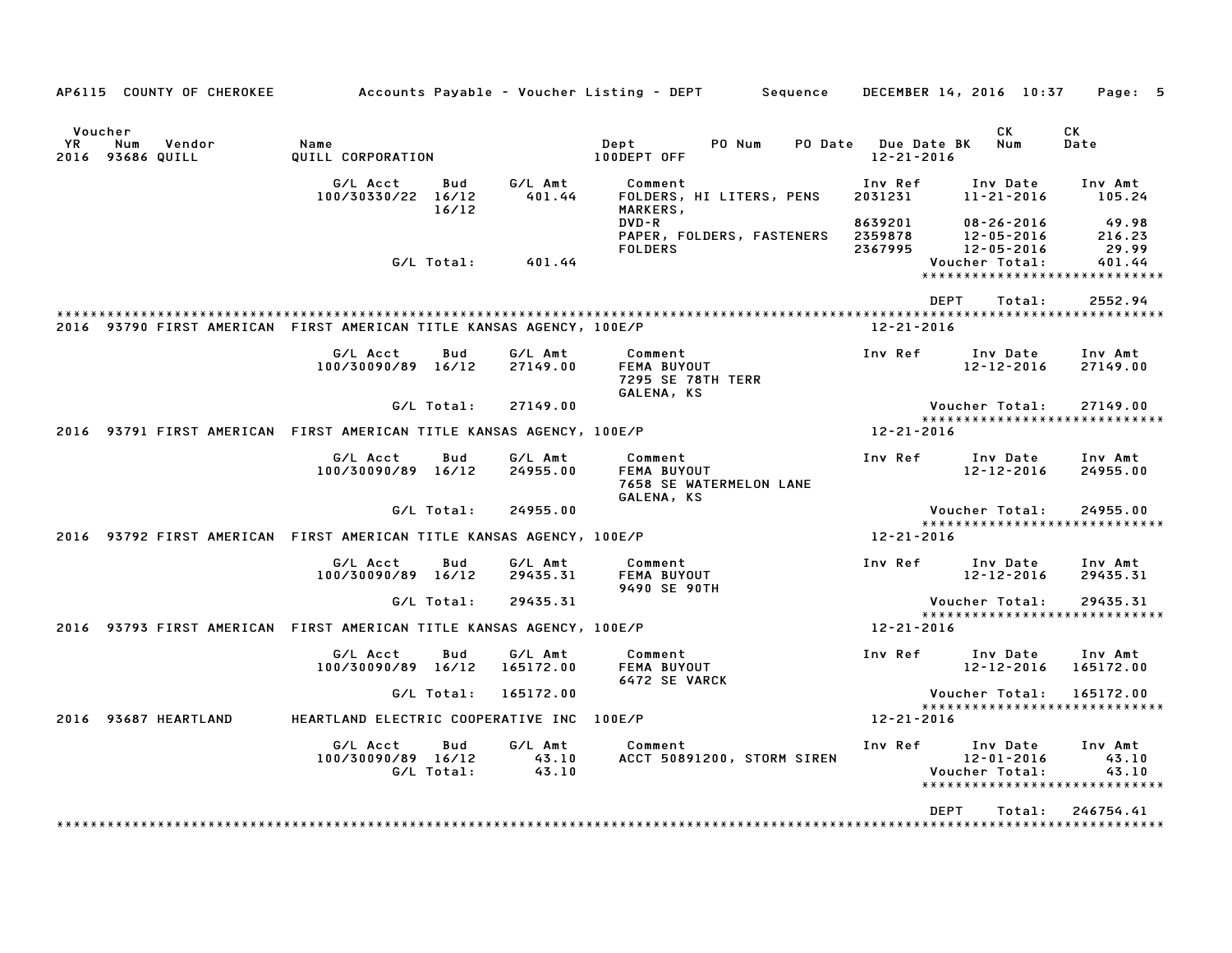| AP6115 COUNTY OF CHEROKEE Accounts Payable - Voucher Listing - DEPT Sequence DECEMBER 14, 2016 10:37 Page: 6 |                                                                                                                                                                                                                                  |                                   |                                                                                                                                                                                                                      |                                                                                        |                        |                                                                        |
|--------------------------------------------------------------------------------------------------------------|----------------------------------------------------------------------------------------------------------------------------------------------------------------------------------------------------------------------------------|-----------------------------------|----------------------------------------------------------------------------------------------------------------------------------------------------------------------------------------------------------------------|----------------------------------------------------------------------------------------|------------------------|------------------------------------------------------------------------|
| Voucher<br>YR Num Vendor - Name<br>2016 93688 MILLER, JAN - JANET L                                          | SANET LATTLER TRANSPORT TRANSPORT OF THE MEDICINE STATES OF THE MANUFACTURE OF THE MANUFACTURE OF THE MANUFACT<br>THE MANUFACTURE OF THE MANUFACTURE OF THE MANUFACTURE OF THE MANUFACTURE OF THE MANUFACTURE OF THE MANUFACTURE |                                   | Dept PO Num PO Date Due Date BK Num                                                                                                                                                                                  | 12-21-2016                                                                             | <b>CK</b>              | CK<br>Date                                                             |
|                                                                                                              |                                                                                                                                                                                                                                  | G/L Total: 262.98                 | G/L Acct Bud G/L Amt Comment<br>100/30230/73 16/12 262.98 MILEAGE 11/1/                                                                                                                                              | Inv Ref      Inv Date     Inv Amt                                                      |                        |                                                                        |
| 2016 93689 VERIZON                                                                                           | <b>VERIZON WIRELESS</b>                                                                                                                                                                                                          |                                   | <b>100ECON</b>                                                                                                                                                                                                       | $12 - 21 - 2016$                                                                       |                        |                                                                        |
|                                                                                                              | G/L Acct<br>100/30230/74 16/12                                                                                                                                                                                                   | <b>Bud</b><br>G/L Total:          |                                                                                                                                                                                                                      | Inv Ref      Inv Date     Inv Amt                                                      | Voucher Total:         | 88.14<br>88.14                                                         |
|                                                                                                              |                                                                                                                                                                                                                                  |                                   |                                                                                                                                                                                                                      | DEPT                                                                                   | Total:                 | 351.12                                                                 |
| 2016 93806 SANDERS, R RODNEY SANDERS                                                                         |                                                                                                                                                                                                                                  | <b>Example 100GIS</b>             |                                                                                                                                                                                                                      | 12-21-2016                                                                             |                        |                                                                        |
|                                                                                                              | G/L Acct Bud<br>$100/30210/89$ $16/12$ $1006.25$                                                                                                                                                                                 |                                   | G/L Amt Comment<br>GIS TECHNICAL SUPPORT                                                                                                                                                                             |                                                                                        |                        | 555.00<br>451.25                                                       |
|                                                                                                              |                                                                                                                                                                                                                                  | G/L Total: 1006.25                |                                                                                                                                                                                                                      |                                                                                        | Voucher Total: 1006.25 |                                                                        |
| 2016 93692 BOB BARKER                                                                                        | BOB BARKER COMPANY INC 100JAIL                                                                                                                                                                                                   |                                   |                                                                                                                                                                                                                      | DEPT<br>12-21-2016                                                                     | Total:                 | 1006.25                                                                |
|                                                                                                              | G/L Acct<br>100/30140/39 16/12                                                                                                                                                                                                   | Bud                               | G/L Amt Comment<br>Comment<br>TOOTHPASTE                                                                                                                                                                             | Inv Ref      Inv Date     Inv Amt<br>UT1000401433 11-21-2016                           |                        | 27.26<br>27.26<br>Voucher Total: 27.26<br>**************************** |
| 2016 93693 CBM                                                                                               |                                                                                                                                                                                                                                  |                                   | CBM MANAGED SERVICES 100JAIL                                                                                                                                                                                         | $12 - 21 - 2016$                                                                       |                        |                                                                        |
|                                                                                                              | G/L Acct<br>100/30140/31 16/12                                                                                                                                                                                                   |                                   | Bud G/L Amt Comment<br>16/12 8764.02 INMATE_MEALS<br>16/12 8764.02 INMATE_MEALS<br>27/17/16 - 3/23/16 98012 03–23–2016 2858.07<br>11/17/16 - 12/7/16 22471 11–23–2016 2947.58<br>22471 11–23–2016 2947.58<br>2266.37 |                                                                                        |                        |                                                                        |
|                                                                                                              |                                                                                                                                                                                                                                  | G/L Total:         8764.02        |                                                                                                                                                                                                                      |                                                                                        |                        |                                                                        |
| 2016 93694 CINTAS                                                                                            |                                                                                                                                                                                                                                  |                                   | CINTAS FIRST AID & SAFETY 100JAIL 12-21-2016                                                                                                                                                                         |                                                                                        |                        | Voucher Total: 8764.02<br>*****************************                |
|                                                                                                              | G/L Acct<br>$100/30140/21$ $16/12$ $136.48$<br>$16/12$                                                                                                                                                                           | <b>Bud</b><br>$G/L$ Total: 136.48 | G/L Amt Comment                                                                                                                                                                                                      | Inv Ref Inv Date Inv Amt<br>8402960011 11-18-2016 66.00<br>8402978694 12-02-2016 70.48 |                        |                                                                        |
| 2016 93821 CITY TELE                                                                                         |                                                                                                                                                                                                                                  |                                   | CITY TELE COIN COMPANY INC 100JAIL 12-21-2016                                                                                                                                                                        |                                                                                        |                        |                                                                        |
|                                                                                                              | G/L Acct Bud G/L Amt<br>100/30140/39 16/12 1500.00<br>G/L Total: 1500.00                                                                                                                                                         |                                   | G/L Amt Comment                                                                                                                                                                                                      |                                                                                        | Voucher Total:         | 1500.00<br>*****************************                               |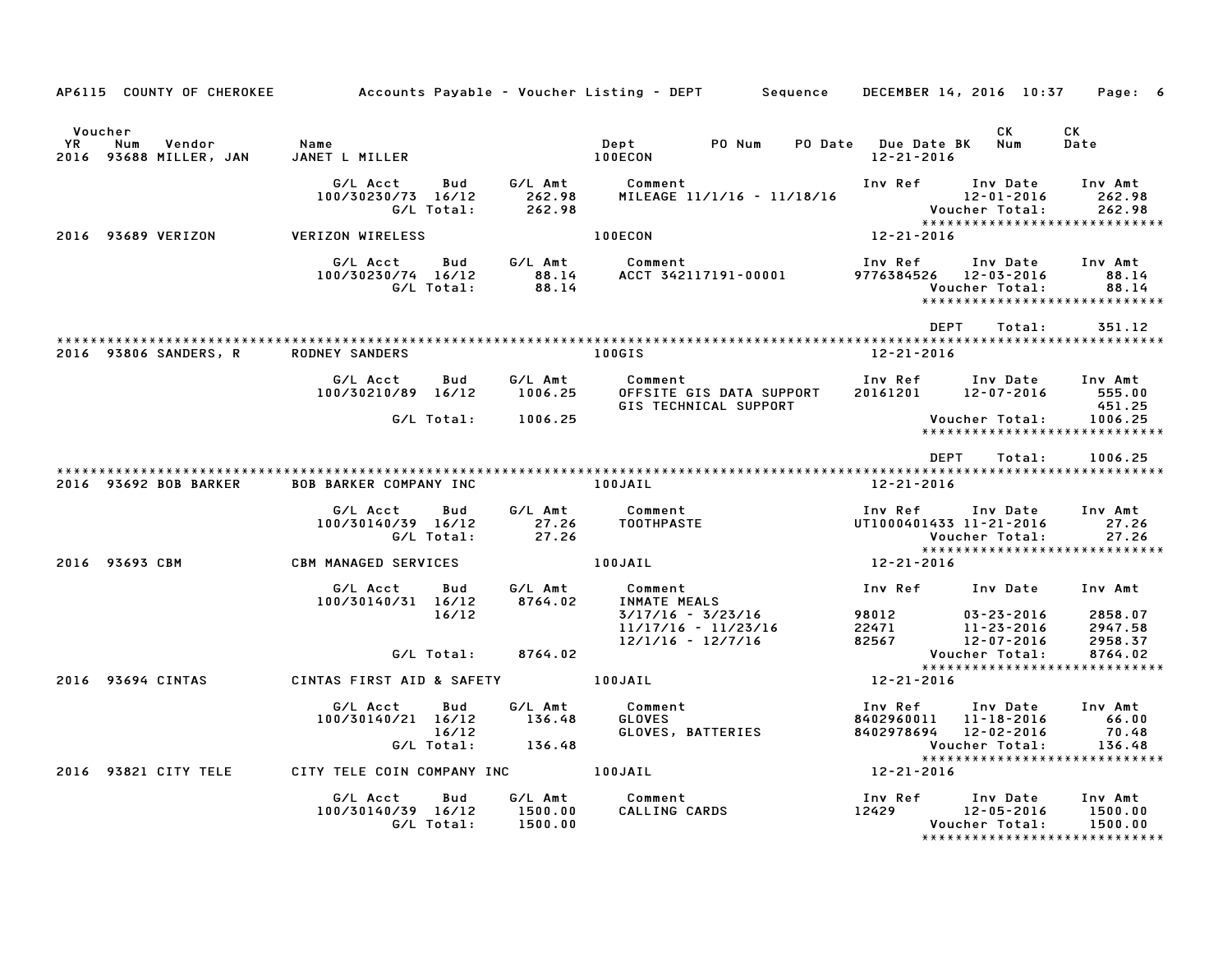|           | AP6115 COUNTY OF CHEROKEE                       |                                     |                   |                             | Accounts Payable – Voucher Listing – DEPT Sequence DECEMBER 14, 2016 10:37 |                                   |                                                      | Page: 7                       |
|-----------|-------------------------------------------------|-------------------------------------|-------------------|-----------------------------|----------------------------------------------------------------------------|-----------------------------------|------------------------------------------------------|-------------------------------|
| <b>YR</b> | Voucher<br>Num<br>Vendor<br>2016 93695 COLUMBUS | Name<br>CITY OF COLUMBUS            |                   |                             | CK CK<br>Dept<br>PO Num<br>100JAIL                                         | PO Date Due Date BK<br>12-21-2016 | Num                                                  | Date                          |
|           |                                                 | G/L Acct<br>100/30140/72 16/12      | Bud<br>G/L Total: | G/L Amt<br>110.00<br>110.00 | Comment<br>GARBAGE PICKUP                                                  | Inv Ref                           | Inv Date<br>09-52410-01 11-28-2016<br>Voucher Total: | Inv Amt<br>110.00<br>110.00   |
|           | 2016 93822 COMMERCE VISA COMMERCE BANK          |                                     |                   |                             | 100JAIL                                                                    | 12-21-2016                        | *****************************                        |                               |
|           |                                                 | G/L Acct<br>100/30140/73 16/12      | Bud               | G/L Amt<br>197.71           | Comment<br>ACCT 0<br>DENNIS OPLOTNIK<br>SHELL OIL                          | Inv Ref                           | Inv Date<br>11-14-2016                               | Inv Amt<br>24.36              |
|           |                                                 |                                     |                   |                             | SUNSHINE CAFE                                                              |                                   | 11-14-2016                                           | 18.60                         |
|           |                                                 |                                     |                   |                             | D'S MINI MART                                                              |                                   | 11-15-2016                                           | 16.24                         |
|           |                                                 |                                     |                   |                             | LJS AW<br>AMERICAS KWIK STOP                                               |                                   | 11-22-2016<br>11-22-2016                             | 11.98<br>21.25                |
|           |                                                 |                                     |                   |                             | KWIK SHIP                                                                  |                                   | 11-28-2016                                           | 14.45                         |
|           |                                                 |                                     |                   |                             | <b>CENEX</b>                                                               |                                   | 11-28-2016                                           | 27.99                         |
|           |                                                 |                                     |                   |                             | <b>SUBWAY</b>                                                              |                                   | 11-28-2016                                           | 10.21                         |
|           |                                                 |                                     |                   |                             | MCDONALDS                                                                  |                                   | 11-28-2016                                           | 19.82                         |
|           |                                                 |                                     |                   |                             | WM SUPERCENTER                                                             |                                   | 12-03-2016                                           | 32.81                         |
|           |                                                 |                                     |                   | G/L Total: 197.71           |                                                                            |                                   | Voucher Total:                                       | 197.71                        |
|           | 2016 93697 CORRECT                              | CORRECT CARE SOLUTIONS LLC [100JAIL |                   |                             |                                                                            | 12-21-2016                        | *****************************                        |                               |
|           |                                                 | G/L Acct                            | Bud               | G/L Amt                     | Comment                                                                    |                                   | Inv Ref      Inv Date                                | Inv Amt                       |
|           |                                                 | 100/30140/81 16/12                  |                   | 18.00                       | INMATE HEALTHCARE                                                          |                                   | 112216 02 11-22-2016                                 | 18.00                         |
|           |                                                 |                                     | G/L Total:        | 18.00                       |                                                                            |                                   | Voucher Total:                                       | 18.00                         |
|           |                                                 |                                     |                   |                             |                                                                            |                                   | *****************************                        |                               |
|           | 2016 93698 EVANS                                | EVAN'S HEALTH MART DRUG             |                   |                             | 100JAIL                                                                    | 12-21-2016                        |                                                      |                               |
|           |                                                 | G/L Acct<br>100/30140/81 16/12      | Bud<br>G/L Total: | 1583.67                     | G/L Amt Comment<br>1583.67 INMATE HEALTHCARE                               |                                   | Inv Ref Inv Date<br>11-30-2016<br>Voucher Total:     | Inv Amt<br>1583.67<br>1583.67 |
|           | 2016 93700 HENRY KRAFT                          | HENRY KRAFT INC                     |                   |                             | 100JAIL                                                                    | 12-21-2016                        | *****************************                        |                               |
|           |                                                 | G/L Acct<br>100/30140/40 16/12      | Bud<br>16/12      | G/L Amt<br>1230.76          | Comment<br>MOP, T/TISSUE, LINERS,<br>TOWELS, DETERGENT, SANITIZR           | Inv Ref<br>234222                 | Inv Date<br>11-22-2016                               | Inv Amt<br>659.22             |
|           |                                                 |                                     |                   |                             | SANITIZER, DETERGENT, CUPS 235024 12-08-2016<br>T/TISSUE, TOWELS, LIMER    |                                   |                                                      | 571.54                        |
|           |                                                 |                                     | G/L Total:        | 1230.76                     |                                                                            |                                   | Voucher Total:<br>*****************************      | 1230.76                       |
|           | 2016 93709 KIDO, T                              | TAKAAKI KIDO MD                     |                   |                             | 100JAIL                                                                    | 12-21-2016                        |                                                      |                               |
|           |                                                 | G/L Acct<br>100/30140/81 16/12      | Bud               | G/L Amt<br>95.50            | Comment<br>NEGOTIATED RATE                                                 | Inv Ref<br>5846                   | Inv Date<br>$09 - 02 - 2016$                         | Inv Amt<br>95.50              |
|           |                                                 |                                     | G/L Total:        | 95.50                       |                                                                            |                                   | Voucher Total:<br>******************************     | 95.50                         |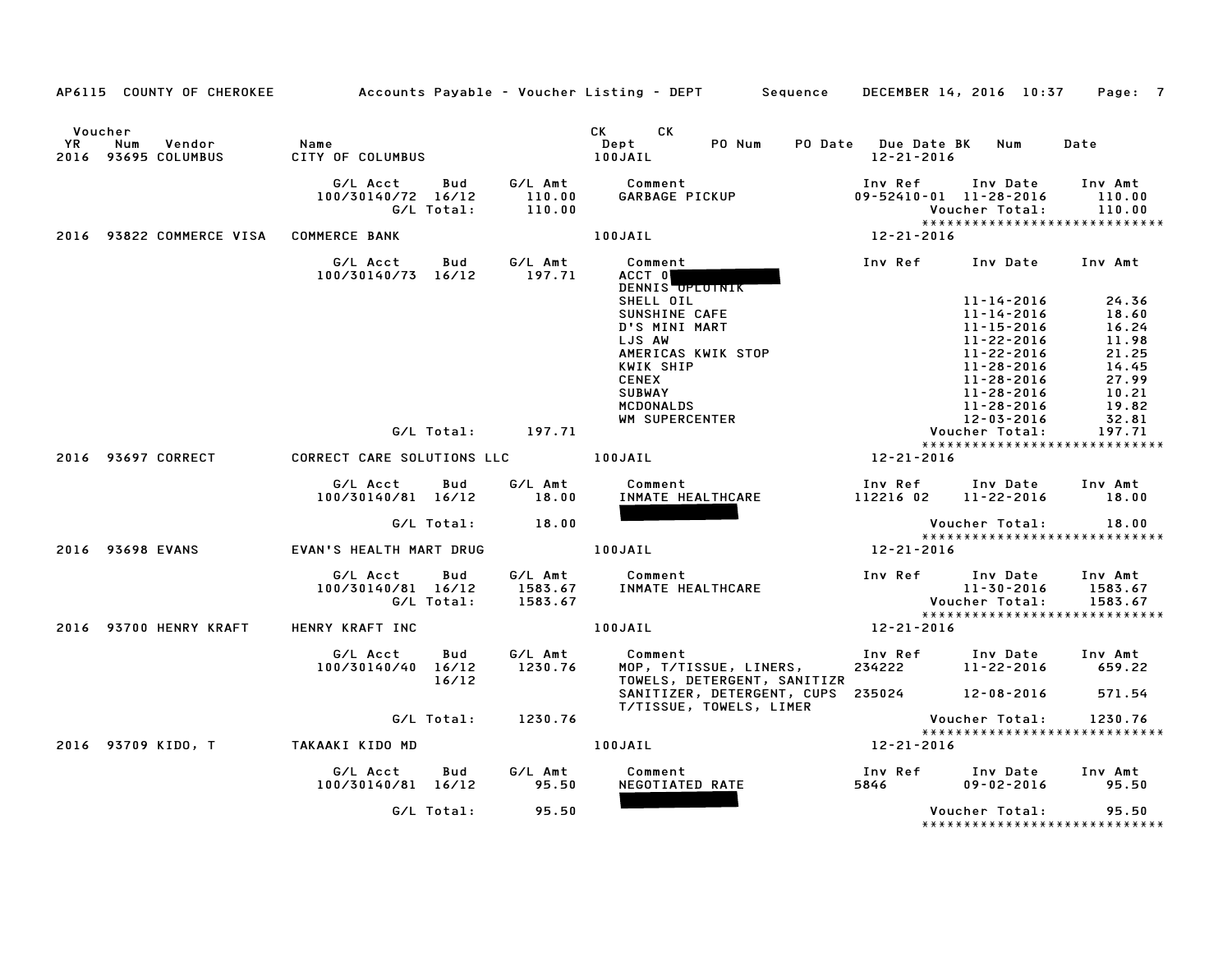|                                               | AP6115 COUNTY OF CHEROKEE Accounts Payable - Voucher Listing - DEPT Sequence DECEMBER 14, 2016 10:37 Page: 8                                                                                                                                                            |         |                                     |                                                                                          |      |                               |
|-----------------------------------------------|-------------------------------------------------------------------------------------------------------------------------------------------------------------------------------------------------------------------------------------------------------------------------|---------|-------------------------------------|------------------------------------------------------------------------------------------|------|-------------------------------|
| Voucher<br>YR Num Vendor<br>2016 93823 KS GAS | Name<br>KANSAS GAS SERVICE 100JAIL                                                                                                                                                                                                                                      |         | Dept PO Num PO Date Due Date BK Num | 12-21-2016                                                                               | CK C | CK<br>Date                    |
|                                               | G/L Acct Bud G/L Amt Comment Inv Ref Inv Date Inv Amt<br>100/30140/72 16/12 281.87 ACCT 510401545 1674911 36 12–06–2016 281.87<br>6/L Total: 281.87 281.87 Voucher Total: 281.87                                                                                        |         |                                     |                                                                                          |      |                               |
|                                               | 2016 93701 MANZER FAMILY MANZER FAMILY MEDICINE                                                                                                                                                                                                                         | 100JAIL |                                     | $12 - 21 - 2016$                                                                         |      |                               |
|                                               | G/L Acct Bud G/L Amt Comment Inv Ref Inv Date Inv Amt<br>100/30140/76 16/12 50.00 MONTHLY FEES/INMATES 11-04-2016 4135.00<br>G/L Total: 7435.00<br>G/L Total: 7435.00<br>100JAIL 12-21-2016 12-21-2016<br>MMY DOBERBECK 100ERBECK 100JAI                                |         |                                     |                                                                                          |      |                               |
|                                               | 2016 93703 OBERBECK, J JIMMY DOBERBECK 100JAIL                                                                                                                                                                                                                          |         |                                     |                                                                                          |      |                               |
|                                               | G/L Acct Bud G/L Amt Comment<br>6/L Acct Bud G/L Amt Comment Inv Ref Inv Date Inv Amt<br>100/30140/89 16/12 655.00 CONTRACT LABOR/TRANSPORT 11-02-2016 495.00<br>6/L Total: 655.00 CONTRACT LABOR/TRANSPORT 12-13-2016 160.00<br>6/L Total: 655.00 Voucher Total: 655.0 |         |                                     |                                                                                          |      |                               |
|                                               | 2016 93705 OPLOTNIK, DE DENNIS OPLOTNIK                                                                                                                                                                                                                                 |         | 100JAIL                             | $12 - 21 - 2016$                                                                         |      |                               |
|                                               |                                                                                                                                                                                                                                                                         |         |                                     |                                                                                          |      |                               |
| 2016 93706 PRISONER                           | PRISONER TRANSPORT SERVICE, LLC 100JAIL 12-21-2016                                                                                                                                                                                                                      |         |                                     |                                                                                          |      |                               |
|                                               |                                                                                                                                                                                                                                                                         |         |                                     |                                                                                          |      |                               |
|                                               | *****<br>2016 12-21-2016 PRO SOLUTIONS, LLC 100JAIL 100JAIL 12-21-2016                                                                                                                                                                                                  |         |                                     |                                                                                          |      |                               |
|                                               |                                                                                                                                                                                                                                                                         |         |                                     | Inv Ref Inv Date Inv Amt<br>201611156 12-09-2016 497.00<br>Voucher Total:                |      | 497.00                        |
|                                               | 2016 93707 SOUTHERN UNIFOR SOUTHERN UNIFORM & EQUIPMENT 100JAIL                                                                                                                                                                                                         |         |                                     | $12 - 21 - 2016$                                                                         |      |                               |
|                                               | G/L Acct  Bud  G/L Amt  Comment<br>100/30140/22 16/12  83.98  PANTS<br>G/L Total:  83.98                                                                                                                                                                                |         |                                     | Inv Ref       Inv Date     Inv Amt<br>38259                 09-07-2016             83.98 |      |                               |
|                                               | 2016 93710 TURNKEY TURNKEY CORRECTIONS<br>2016 93710 TURNKEY TURNKEY CORRECTIONS<br>2018 2018 2018 2018                                                                                                                                                                 |         |                                     |                                                                                          |      |                               |
|                                               | 6/L Acct Bud 6/L Amt Comment<br>100/30140/39 16/12 2564.60 CANTEEN SALES<br>16/12 2564.60 CANTEEN SALES<br>2564.60 CANTEEN SALES<br>PAPER, ENV., SHAMPOO, ETC 114620161130 11-30-2016 522.80<br>PAPER NALES<br>114620161130 11-30-2016 367                              |         |                                     |                                                                                          |      |                               |
|                                               |                                                                                                                                                                                                                                                                         |         |                                     |                                                                                          |      | ***************************** |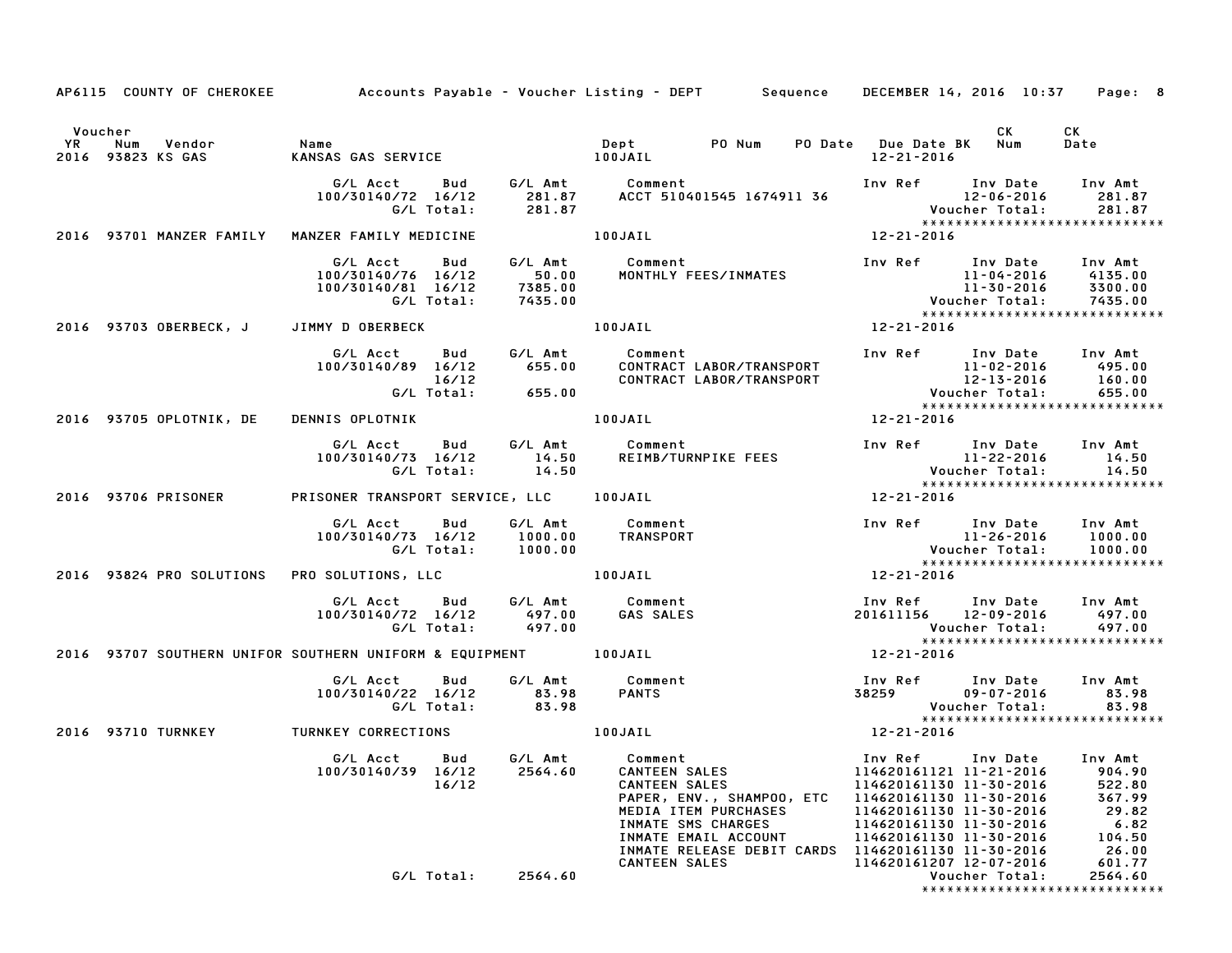|                 |     | AP6115 COUNTY OF CHEROKEE | Accounts Payable – Voucher Listing – DEPT         Sequence   DECEMBER 14, 2016 10:37     Page:   9 |                                   |                                          |                                               |        |                   |                                        |      |                                    |                                                                               |
|-----------------|-----|---------------------------|----------------------------------------------------------------------------------------------------|-----------------------------------|------------------------------------------|-----------------------------------------------|--------|-------------------|----------------------------------------|------|------------------------------------|-------------------------------------------------------------------------------|
| Voucher<br>YR D | Num | Vendor                    | Name                                                                                               |                                   |                                          | CK .<br>CK.<br>Dept                           | PO Num |                   | PO Date Due Date BK                    |      | Num                                | Date                                                                          |
|                 |     | 2016 93721 AT&T 5068      | AT&T                                                                                               |                                   |                                          | <b>100SHERIFF</b>                             |        |                   | 12-21-2016                             | DEPT | Total:                             | 26195.35                                                                      |
|                 |     |                           | G/L Acct<br>100/30060/74 16/12                                                                     | <b>Bud</b><br>16/12<br>G/L Total: | G/L Amt<br>65.20<br>65.20                | Comment                                       |        |                   |                                        |      |                                    | Inv Ref Inv Date Inv Amt<br>43.66<br>21.54<br>65.20                           |
|                 |     |                           | 2016 93724 COL TEL COLUMBUS TELEPHONE COMPANY 100SHERIFF                                           |                                   |                                          |                                               |        |                   | $12 - 21 - 2016$                       |      |                                    |                                                                               |
|                 |     |                           | G/L Acct<br>100/30060/74 16/12                                                                     | Bud<br>16/12<br>G/L Total:        | 1117.87<br>1117.87                       | G/L Amt Comment<br><b>ACCT 2963</b><br>525    |        |                   | 17565251216 12-01-2016                 |      | Voucher Total:                     | Inv Ref      Inv Date     Inv Amt<br>12-01-2016 1080.53<br>37.34<br>1117.87   |
|                 |     |                           | 2016 93825 COMMERCE VISA COMMERCE BANK                                                             |                                   |                                          | <b>100SHERIFF</b>                             |        |                   | 12-21-2016                             |      |                                    | *****************************                                                 |
|                 |     |                           | G/L Acct<br>100/30060/30 16/12                                                                     | Bud                               | $G/L$ Amt<br>$40.01$<br>40.01            | Comment<br>ACCT 0<br>GAVIN BRITTAIN<br>QT 359 |        |                   |                                        |      | 11-18-2016                         | Inv Ref Inv Date Inv Amt<br>20.01                                             |
|                 |     |                           |                                                                                                    |                                   | $G/L$ Total: $40.01$                     | QT 359                                        |        |                   |                                        |      | $12 - 02 - 2016$<br>Voucher Total: | 20.00<br>40.01                                                                |
|                 |     | 2016 93783 KANSASLAND     | KANSASLAND TIRE OF PITTSBURG 100SHERIFF                                                            |                                   |                                          |                                               |        | $12 - 21 - 2016$  |                                        |      |                                    | *****************************                                                 |
|                 |     |                           | G/L Acct Bud<br>100/30060/25 16/12                                                                 | G/L Total:                        | 250.88<br>250.88                         | G/L Amt Comment                               |        | 2 245/55R18 TIRES | 168110 12-09-2016                      |      | Voucher Total:                     | Inv Ref Inv Date Inv Amt<br>250.88<br>250.88<br>***************************** |
|                 |     | 2016 93723 NATALINIS      | NATALINI'S AUTOMOTIVE THE RESERVED DOSHERIFF                                                       |                                   |                                          |                                               |        |                   | 12-21-2016                             |      |                                    |                                                                               |
|                 |     |                           | G/L Acct<br>100/30060/25 16/12                                                                     |                                   | Bud G/L Amt<br>53.66<br>G/L Total: 53.66 | Comment<br><b>FUSES</b><br>WIPER BLADE        |        |                   |                                        |      | Voucher Total:                     | Inv Ref Inv Date Inv Amt<br>9.18<br>44.48<br>53.66                            |
|                 |     | 2016 93781 NATALINIS      | NATALINI'S AUTOMOTIVE                                                                              |                                   |                                          | 100SHERIFF                                    |        |                   | $12 - 21 - 2016$                       |      |                                    | *****************************                                                 |
|                 |     |                           | G/L Acct<br>100/30060/25 16/12                                                                     | Bud<br>G/L Total:                 | $4.80$<br>$4.80$                         | G/L Amt Comment<br>OIL FILTER                 |        |                   | Inv Ref Inv Date<br>621961 12–09–2016  |      | Voucher Total:                     | Inv Amt<br>4.80<br>4.80                                                       |
|                 |     | 2016 93826 SYMBOL         | SYMBOL ARTS                                                                                        |                                   |                                          | 100SHERIFF                                    |        |                   | $12 - 21 - 2016$                       |      |                                    |                                                                               |
|                 |     |                           | G/L Acct<br>100/30060/22 16/12                                                                     | Bud<br>G/L Total:                 | 240.00<br>240.00                         | G/L Amt Comment<br>BADGE, BOX                 |        |                   | Inv Ref Inv Date<br>0271475 12-09-2016 |      | Voucher Total:                     | Inv Amt<br>240.00<br>240.00<br>*****************************                  |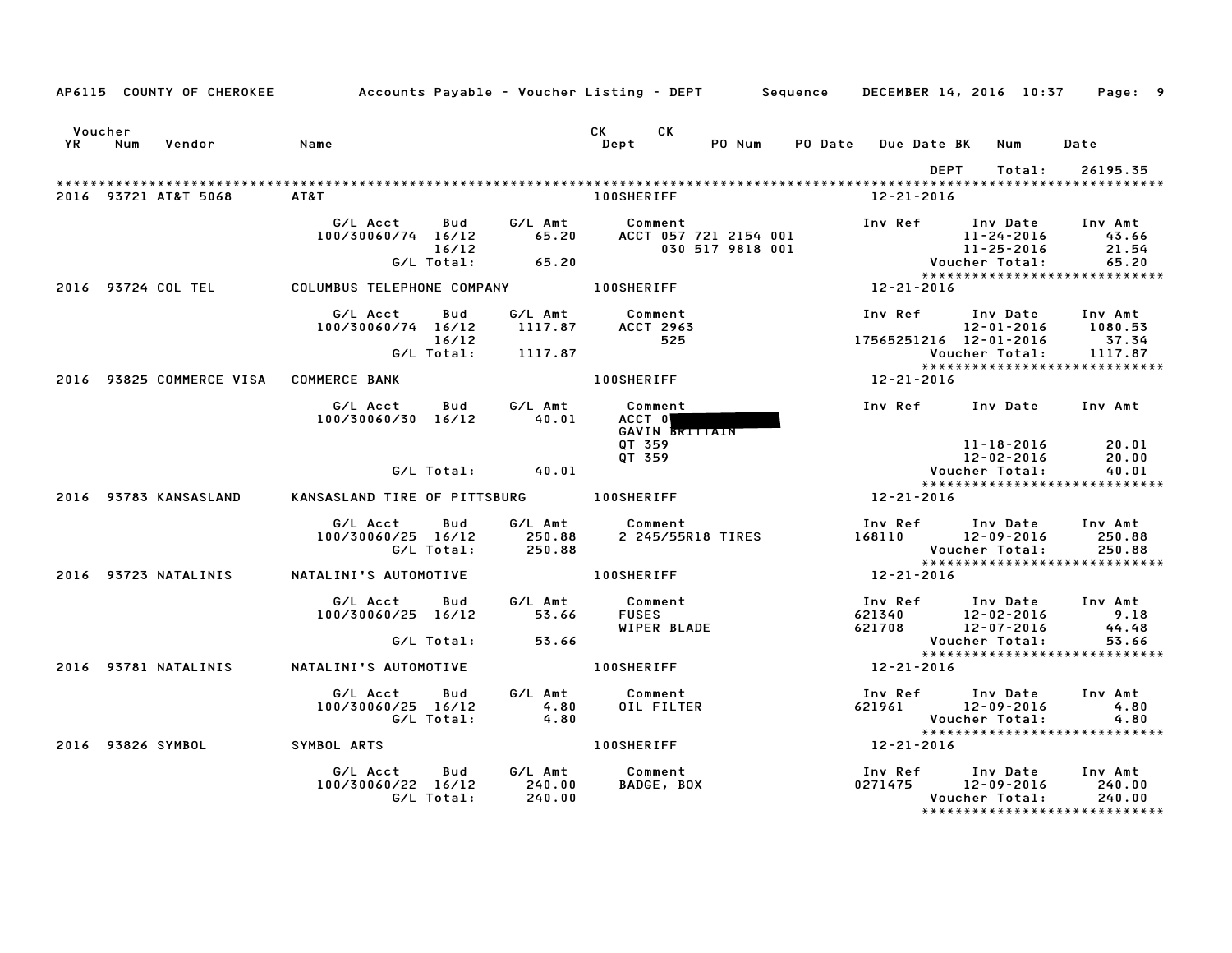| AP6115 COUNTY OF CHEROKEE                            | Accounts Payable – Voucher Listing – DEPT         Sequence     DECEMBER 14, 2016  10:37     Page: 10 |                                  |                                     |                                           |                                                                                                          |  |
|------------------------------------------------------|------------------------------------------------------------------------------------------------------|----------------------------------|-------------------------------------|-------------------------------------------|----------------------------------------------------------------------------------------------------------|--|
| Voucher<br>YR<br>Vendor<br>Num<br>2016 93726 VERIZON | Name<br><b>VERIZON WIRELESS</b>                                                                      |                                  | Dept<br>PO Num<br><b>100SHERIFF</b> | PO Date Due Date BK<br>$12 - 21 - 2016$   | CK<br>CK<br>Num<br>Date                                                                                  |  |
|                                                      | G/L Acct<br>Bud<br>100/30060/84 16/12<br>G/L Total:                                                  | G/L Amt<br>80.02<br>80.02        | Comment<br>ACCT 986487568 00001     | Inv Ref<br>9775574176 11-18-2016          | Inv Date<br>Inv Amt<br>80.02<br>80.02<br>Voucher Total:<br>******************************                |  |
|                                                      |                                                                                                      |                                  |                                     | <b>DEPT</b>                               | 1852.44<br>Total:                                                                                        |  |
| 2016 93711 COLUMBUS NEWS                             | COLUMBUS NEWS REPORT                                                                                 |                                  | <b>100TREAS</b>                     | 12-21-2016                                |                                                                                                          |  |
|                                                      | G/L Acct<br>Bud<br>100/30030/78 16/12<br>G/L Total:                                                  | G/L Amt<br>52.00<br>52.00        | Comment<br>2016 TAX YEAR LEVIES     | Inv Ref<br>1124 (1)                       | Inv Date<br>Inv Amt<br>11-21-2016<br>52.00<br>52.00<br>Voucher Total:                                    |  |
| 2016 93715 RICOH                                     | RICOH PRODUCTION PRINT SOLUTIONS LL 100TREAS                                                         |                                  |                                     | 12-21-2016                                | *****************************                                                                            |  |
|                                                      | G/L Acct<br>Bud<br>100/30030/79 16/12<br>G/L Total:                                                  | G/L Amt<br>191.40<br>191.40      | Comment<br><b>CONTRACT CHARGES</b>  | Inv Ref<br>5045620933 11-16-2016          | Inv Date<br>Inv Amt<br>191.40<br>Voucher Total:<br>191.40<br>*****************************               |  |
|                                                      |                                                                                                      |                                  |                                     | DEPT                                      | 243.40<br>Total:                                                                                         |  |
| 2016 93728 STRONGHOLD                                | STRONGHOLD DATA                                                                                      | 103                              |                                     | 12-21-2016                                |                                                                                                          |  |
|                                                      | G/L Acct<br>Bud<br>103/30103/89<br>G/L Total:                                                        | G/L Amt<br>195.00<br>195.00      | Comment<br>OFF SITE DATA STORAGE    | Inv Ref<br>21460                          | Inv Date<br>Inv Amt<br>195.00<br>12-01-2016<br>Voucher Total:<br>195.00<br>***************************** |  |
|                                                      |                                                                                                      |                                  |                                     | DEPT                                      | 195.00<br>Total:                                                                                         |  |
| 2016 93752 AIRGAS                                    | <b>AIRGAS</b>                                                                                        |                                  | 110HWY                              | 12-21-2016                                |                                                                                                          |  |
|                                                      | G/L Acct<br>Bud<br>110/30110/79 16/12<br>G/L Total:                                                  | G/L Amt<br>288.04<br>288.04      | Comment<br>CYLINDER RENTAL          | Inv Ref<br>9941129447 11-30-2016          | Inv Date<br>Inv Amt<br>288.04<br>288.04<br>Voucher Total:<br>*****************************               |  |
| 2016 93809 ALLMETAL                                  | ALLMETAL PRODUCTS INC.                                                                               |                                  | 110HWY                              | 12-21-2016                                |                                                                                                          |  |
|                                                      | G/L Acct<br>Bud<br>110/30110/79 16/12<br>G/L Total:                                                  | G/L Amt<br>$\frac{30.00}{30.00}$ | Comment<br>STEEL PLATE              | Inv Ref      Inv Date<br>30909 12-08-2016 | Inv Amt<br>30.00<br>Voucher Total:<br>30.00<br>*****************************                             |  |
| 2016 93718 APPLE                                     | APPLEMARKET                                                                                          |                                  | 110HWY                              | 12-21-2016                                |                                                                                                          |  |
|                                                      | G/L Acct<br>Bud<br>110/30110/42 16/12<br>G/L Total:                                                  | G/L Amt<br>3.98<br>3.98          | Comment<br><b>CLEANER</b>           | Inv Ref<br>2918720                        | Inv Date<br>Inv Amt<br>$11 - 30 - 2016$<br>3.98<br>3.98<br>Voucher Total:                                |  |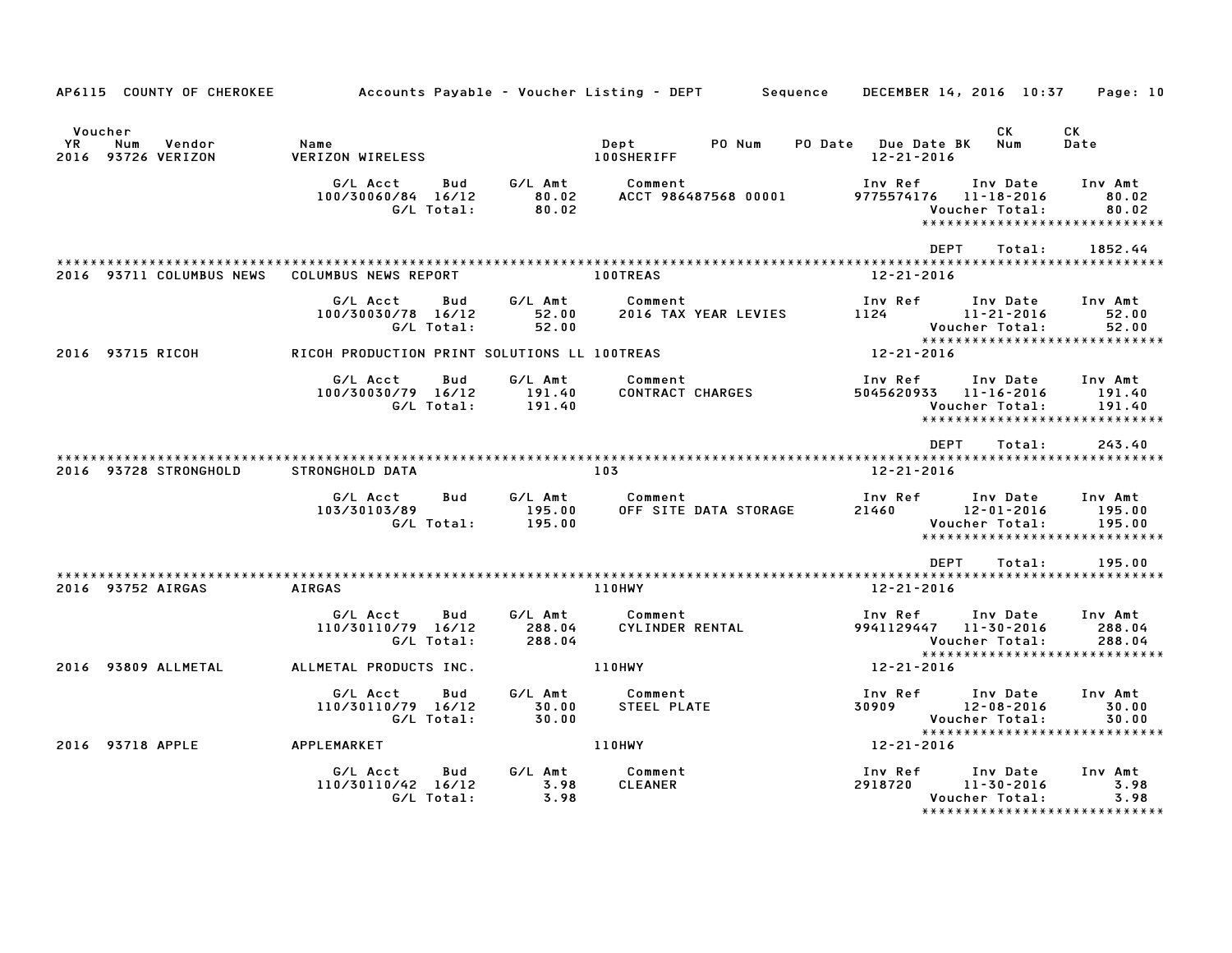|                      |                   |                                  |                                                                                                  |              |                   | AP6115 COUNTY OF CHEROKEE Accounts Payable - Voucher Listing - DEPT Sequence DECEMBER 14, 2016 10:37 Page: 11 |                                                                                                                                              |                                                                                                            |                                                                    |
|----------------------|-------------------|----------------------------------|--------------------------------------------------------------------------------------------------|--------------|-------------------|---------------------------------------------------------------------------------------------------------------|----------------------------------------------------------------------------------------------------------------------------------------------|------------------------------------------------------------------------------------------------------------|--------------------------------------------------------------------|
| Voucher<br><b>YR</b> |                   | Num Vendor<br>2016 93699 BLEVINS | <b>Name</b><br>BLEVINS ASPHALT CONSTRUCTION CO INC 110HWY                                        |              |                   | Dept PO Num                                                                                                   | PO Date Due Date BK Num<br>12-21-2016                                                                                                        | CK .                                                                                                       | CK<br>Date                                                         |
|                      |                   |                                  | G/L Acct Bud<br>110/30110/34 16/12 128.54                                                        |              | G/L Total: 128.54 | G/L Amt Comment<br>COLD MIX                                                                                   | Inv Ref Inv Date Inv Amt<br>$127203$ $12-02-2016$ $128.54$                                                                                   | Voucher Total:                                                                                             | 128.54<br>*****************************                            |
|                      |                   | 2016 93782 CINTAS 0855           | CINTAS CORP                                                                                      |              |                   | 110HWY                                                                                                        | $12 - 21 - 2016$                                                                                                                             |                                                                                                            |                                                                    |
|                      |                   |                                  |                                                                                                  |              | G/L Total: 48.90  |                                                                                                               | Inv Ref      Inv Date     Inv Amt<br>8402978696 12-02-2016 48.90                                                                             | Voucher Total:                                                                                             | 48.90<br>*****************************                             |
|                      |                   |                                  | 2016 93739 CITY OF COLUMB CITY OF COLUMBUS                                                       |              |                   | 110HWY                                                                                                        | 12-21-2016                                                                                                                                   |                                                                                                            |                                                                    |
|                      |                   |                                  | G/L Acct<br>110/30110/72 16/12 110.00 GARBAGE<br>G/L Total: 110.00 GARBAGE                       |              |                   | Bud G/L Amt Comment                                                                                           | Inv Ref Inv Date Inv Amt<br>$08 - 88010 - 00$ 11-28-2016 110.00                                                                              | Voucher Total:                                                                                             | 110.00<br>*****************************                            |
|                      |                   |                                  | 2016 93778 CLEAN CLEAN THE UNIFORM CO JOPLIN 110HWY                                              |              |                   |                                                                                                               | 12-21-2016                                                                                                                                   |                                                                                                            |                                                                    |
|                      |                   |                                  |                                                                                                  |              |                   |                                                                                                               | Inv Ref      Inv Date    Inv Amt<br>21181406       12-09-2016           83.84<br><b>Voucher Total:</b>                                       |                                                                                                            | 83.84                                                              |
|                      |                   |                                  | 2016 93729 COL TEL COLUMBUS TELEPHONE COMPANY 110HWY                                             |              |                   |                                                                                                               | $12 - 21 - 2016$                                                                                                                             |                                                                                                            |                                                                    |
|                      |                   |                                  | G/L Acct Bud G/L Amt Comment<br>110/30110/72 16/12 216.71 429-2102<br>G/L Total: 216.71 429-2102 |              |                   |                                                                                                               | Inv Ref Inv Date Inv Amt<br>2586 12-01-2016<br>Voucher Total:                                                                                |                                                                                                            | 216.71<br>216.71                                                   |
|                      |                   |                                  | 2016 93643 COLLINS, P PATRICK W COLLINS And Many Partners and Material Media and M               |              |                   |                                                                                                               | 12-21-2016                                                                                                                                   |                                                                                                            |                                                                    |
|                      |                   |                                  | G/L Acct Bud<br>110/30110/86 16/12                                                               | G/L Total:   | 40.00<br>40.00    | G/L Amt Comment<br>CELL PHONE STIPEND                                                                         | Inv Ref Inv Date Inv Amt<br>$12 - 01 - 2016$                                                                                                 | <b>Voucher Total:</b>                                                                                      | 40.00<br>40.00<br>*****************************                    |
|                      |                   | 2016 93746 EMPIRE                | EMPIRE DISTRICT ELECTRIC COMPANY 110HWY                                                          |              |                   |                                                                                                               | 12-21-2016                                                                                                                                   |                                                                                                            |                                                                    |
|                      |                   |                                  | G/L Acct<br>110/30110/72 16/12 182.51 ELECTRIC                                                   | Bud          |                   | G/L Amt Comment                                                                                               | Inv Ref Inv Date Inv Amt<br>487490-67-4 11-28-2016<br>535793-78-0 11-28-2016<br>$028371 - 04 - 5$ 11-28-2016<br>$059522 - 21 - 9$ 11-28-2016 |                                                                                                            | 42.38<br>33.91<br>19.00<br>87.22                                   |
|                      |                   |                                  |                                                                                                  | G/L Total:   | 182.51            |                                                                                                               | <b>Voucher Total:</b>                                                                                                                        |                                                                                                            | 182.51<br>*****************************                            |
|                      | 2016 93708 FABICK |                                  | JOHN FABICK TRACTOR CO                                                                           |              |                   | 110HWY                                                                                                        | 12-21-2016                                                                                                                                   |                                                                                                            |                                                                    |
|                      |                   |                                  | G/L Acct<br>110/30110/79                                                                         | Bud<br>16/12 | G/L Amt<br>138.97 | Comment<br>SHIM, SEAL<br>RING, SEAL<br>SHIM<br>SHIM<br>SHIM<br><b>PUMP</b><br><b>PART</b>                     | Inv Ref<br>PIJ00307763<br>PIJ00307762<br>PIJ00307838<br>PIJ00307839<br>PIJ00307837<br>PIJ00308186<br>PIJ00308273                             | Inv Date<br>11-23-2016<br>11-23-2016<br>11-28-2016<br>11-28-2016<br>11-28-2016<br>12-05-2016<br>12-06-2016 | Inv Amt<br>12.00<br>8.17<br>2.62<br>1.49<br>1.49<br>58.40<br>54.80 |
|                      |                   |                                  |                                                                                                  | G/L Total:   | 138.97            |                                                                                                               |                                                                                                                                              | Voucher Total:                                                                                             | 138.97<br>*****************************                            |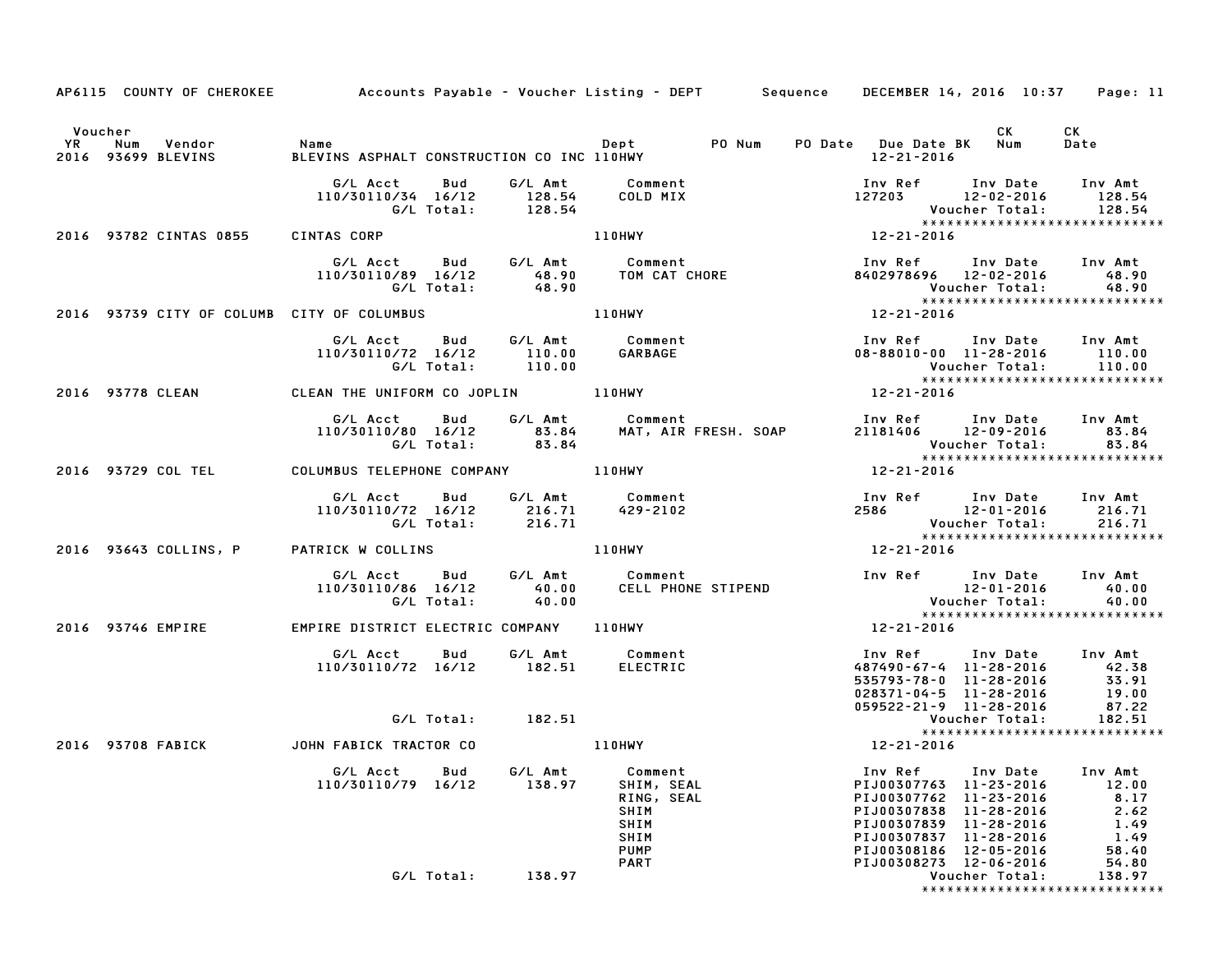|                      | AP6115 COUNTY OF CHEROKEE              |                                                                  |                  | Accounts Payable – Voucher Listing – DEPT Sequence DECEMBER 14, 2016 10:37 Page: 12                                                                             |                                   |                                                                                                                                                                       |                               |
|----------------------|----------------------------------------|------------------------------------------------------------------|------------------|-----------------------------------------------------------------------------------------------------------------------------------------------------------------|-----------------------------------|-----------------------------------------------------------------------------------------------------------------------------------------------------------------------|-------------------------------|
| Voucher<br><b>YR</b> | Vendor<br>Num<br>2016 93727 FARMERS    | Name<br>FARMFR                                                   |                  | PO Num                                                                                                                                                          | 12-21-2016                        | <b>CK</b><br>PO Date Due Date BK Num                                                                                                                                  | CK<br>Date                    |
|                      |                                        |                                                                  |                  |                                                                                                                                                                 |                                   | Inv Ref       Inv Date     Inv Amt<br>191957         11–29–2016            1.28<br>Voucher Total:<br>*****************<br>12-21-2016<br>***************************** | 1.28                          |
|                      | 2016 93717 FLEETPRIDE FLEETPRIDE       |                                                                  |                  |                                                                                                                                                                 |                                   |                                                                                                                                                                       |                               |
|                      |                                        | G/L Acct Bud G/L Amt Comment<br>110/30110/79 16/12<br>G/L Total: | 101.88<br>101.88 | FILTER                                                                                                                                                          |                                   | Inv Ref Inv Date Inv Amt<br>81422323 11-29-2016 101.88<br>$12-21-2016$                                                                                                |                               |
|                      | 2016 93704 FROST OIL FROST OIL COMPANY |                                                                  |                  | 110HWY                                                                                                                                                          |                                   |                                                                                                                                                                       |                               |
|                      |                                        | G/L Acct Bud<br>110/30110/32 16/12                               |                  | OMNI PURE GOLD                                                                                                                                                  |                                   |                                                                                                                                                                       |                               |
|                      |                                        | G/L Total: 1693.94                                               |                  |                                                                                                                                                                 |                                   | Voucher Total: 1693.94<br>****************************                                                                                                                |                               |
|                      | 2016 93714 HOLLAND ALIG                | HOLLAND ALIGNMENT                                                |                  | <b>110HWY</b>                                                                                                                                                   | $12 - 21 - 2016$                  |                                                                                                                                                                       |                               |
|                      |                                        | G/L Acct   Bud<br>110/30110/79 16/12 115.00<br>G/L Total: 115.00 |                  | G/L Amt      Comment                            Inv Ref     Inv Date    Inv Amt<br>115.00      ALIGN STEERING AXLE         183203        11–30–2016      115.00 |                                   | Voucher Total:<br>Voucher Total:<br>Exx××××≈                                                                                                                          | 115.00                        |
|                      | 2016 93776 JIM WOODS                   | JIM WOODS MARKETING INC                                          | <b>110HWY</b>    |                                                                                                                                                                 | $12 - 21 - 2016$                  | *****************************                                                                                                                                         |                               |
|                      |                                        | G/L Acct Bud<br>110/30110/31 16/12<br>G/L Total:                 |                  | 6/L Amt Comment 13383.09<br>13383.09 DIESEL 229992 12-09-2016 13383.09<br>13383.09 Voucher Total: 13383.09<br>12-21-2016 110HWY 12-21-2016                      |                                   | *****************************                                                                                                                                         |                               |
|                      | 2016 93779 KANSASLAND                  | KANSASLAND TIRE OF PITTSBURG 110HWY                              |                  |                                                                                                                                                                 | 12-21-2016                        |                                                                                                                                                                       |                               |
|                      |                                        | G/L Acct<br>110/30110/33 16/12 1500.00<br>G/L Total:             | 1500.00          | Bud G/L Amt Comment<br><b>TIRES</b>                                                                                                                             |                                   | Voucher Total:                                                                                                                                                        | 1500.00                       |
|                      | 2016 93685 KDHE/STORAGE                |                                                                  |                  | EXP TOCAL: ISON.00<br>KDHE-BUREAU OF ENVIRONMENTAL REMEDI 110HWY                                                                                                | $12 - 21 - 2016$                  | *****************************                                                                                                                                         |                               |
|                      |                                        | G/L Acct<br><b>Bud</b><br>110/30110/75 16/12 30.00               | G/L Amt          | Comment<br>2017 ANNUAL REGISTRATION<br><b>RENEWAL</b>                                                                                                           |                                   | Inv Ref Inv Date Inv Amt<br>07854 12-01-2016 30.00                                                                                                                    |                               |
|                      |                                        | G/L Total: 30.00                                                 |                  |                                                                                                                                                                 |                                   | Voucher Total: 30.00<br>*****************************                                                                                                                 |                               |
|                      | 2016 93684 KIRKLAND                    | <b>KIRKLAND</b>                                                  |                  | <b>110HWY</b>                                                                                                                                                   | $x^*$<br>$x^*$ ****<br>12-21-2016 |                                                                                                                                                                       |                               |
|                      |                                        | G/L Acct<br>Bud<br>110/30110/79 16/12<br>G/L Total:              |                  |                                                                                                                                                                 |                                   | ******************************                                                                                                                                        | Inv Amt<br>1156.25<br>1156.25 |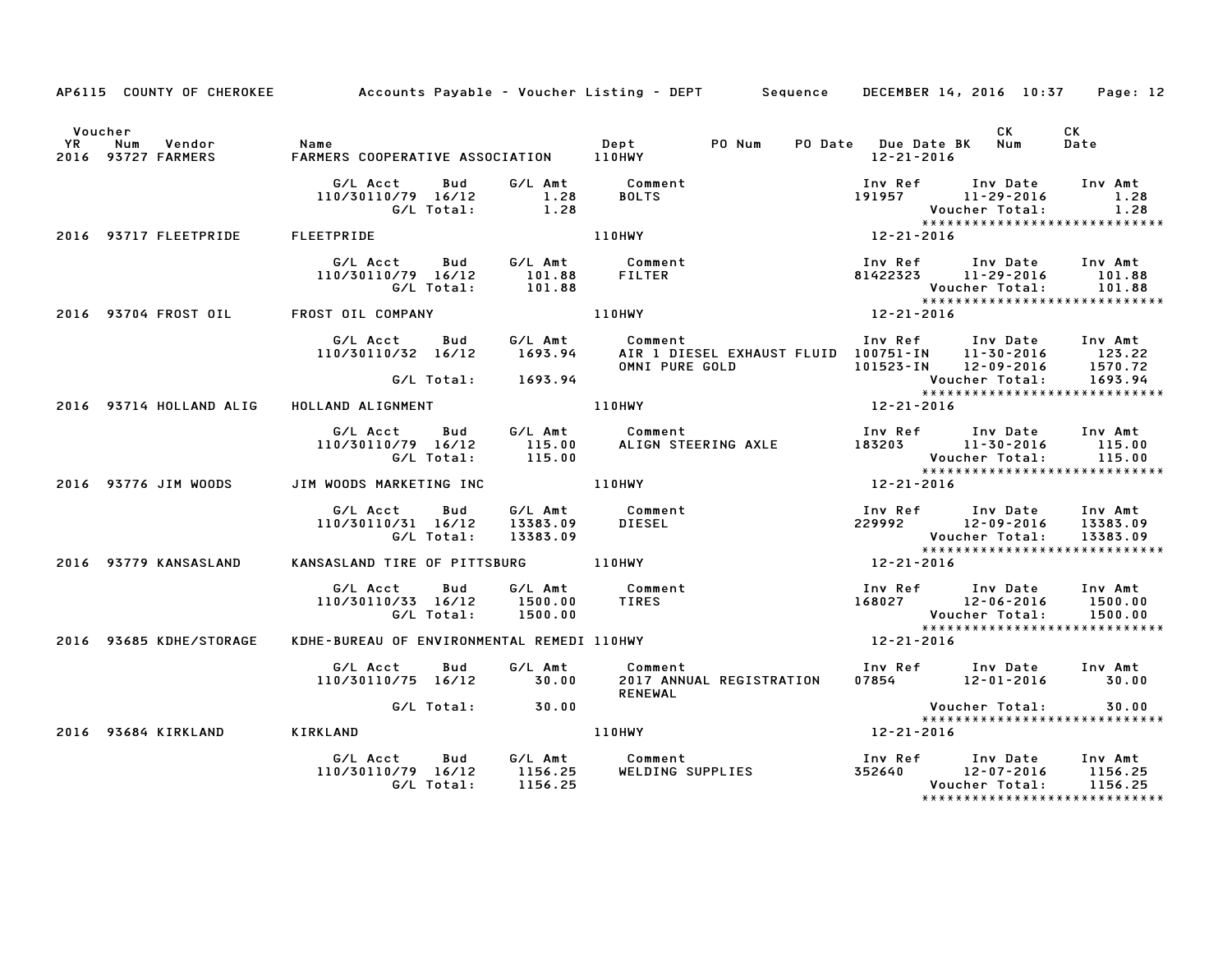|           | AP6115 COUNTY OF CHEROKEE Accounts Payable - Voucher Listing - DEPT Sequence DECEMBER 14, 2016 10:37 |                                                                         |                          |                    |                                                           |  |                                                                                                                                                       |                                    | Page: 13                                                     |
|-----------|------------------------------------------------------------------------------------------------------|-------------------------------------------------------------------------|--------------------------|--------------------|-----------------------------------------------------------|--|-------------------------------------------------------------------------------------------------------------------------------------------------------|------------------------------------|--------------------------------------------------------------|
|           |                                                                                                      |                                                                         |                          |                    |                                                           |  |                                                                                                                                                       |                                    |                                                              |
| Voucher   |                                                                                                      |                                                                         |                          |                    |                                                           |  |                                                                                                                                                       | CK                                 | CK                                                           |
| <b>YR</b> | Num Vendor<br>2016 93733 KS GAS                                                                      | Name<br>KANSAS GAS SERVICE 110HWY                                       |                          |                    | Dept PONum                                                |  | PO Date Due Date BK Num<br>12-21-2016                                                                                                                 |                                    | Date                                                         |
|           |                                                                                                      |                                                                         |                          |                    | 510148149119141118                                        |  |                                                                                                                                                       |                                    | 80.14                                                        |
|           |                                                                                                      |                                                                         |                          | G/L Total: 438.79  |                                                           |  |                                                                                                                                                       | Voucher Total: 438.79              |                                                              |
|           | 2016 93722 LAMBERT LAMBERT TRACTOR & MACHINERY SALES 110HWY                                          |                                                                         |                          |                    |                                                           |  | 12-21-2016                                                                                                                                            |                                    | *****************************                                |
|           |                                                                                                      | G/L Acct Bud<br>110/30110/79 16/12 35.55<br>G/L Total: 35.55            |                          |                    | G/L Amt Comment<br>35.55 CRIMP COUPLING<br>CRIMP COUPLING |  | Inv Ref Inv Date Inv Amt                                                                                                                              | 12-02-2016                         | 35.55                                                        |
|           | 2016 93780 MERCY ST LOUIS MERCY CLINIC JOPLIN LLC 110HWY                                             |                                                                         |                          |                    |                                                           |  | $12 - 21 - 2016$                                                                                                                                      |                                    |                                                              |
|           |                                                                                                      | G/L Acct<br>110/30110/75 16/12                                          | <b>Bud</b><br>G/L Total: | 75.00<br>75.00     | G/L Amt Comment<br><b>RANDOMS</b>                         |  | Inv Ref<br>94000002818 12-04-2016 75.00                                                                                                               | Inv Date Inv Amt<br>Voucher Total: | 75.00<br>*****************************                       |
|           | 2016 93789 MFA OIL                                                                                   | MFA OIL - NEOSHO 1055 110HWY                                            |                          |                    |                                                           |  | 12-21-2016                                                                                                                                            |                                    |                                                              |
|           |                                                                                                      | G/L Acct  Bud  G/L Amt  Comment<br>110/30110/31  16/12  1891.82  DIESEL |                          |                    |                                                           |  | 10002238138 12-08-2016 10002238138 12-08-2016 510.38<br>100002238139 12-08-2016 531.89<br>00002238137<br>D0002238137<br>D0002238101 12-08-2016 627.84 |                                    |                                                              |
|           |                                                                                                      |                                                                         |                          |                    | CREDIT                                                    |  |                                                                                                                                                       |                                    | 15.90CR                                                      |
|           |                                                                                                      |                                                                         |                          | G/L Total: 1891.82 |                                                           |  |                                                                                                                                                       | Voucher Total: 1891.82             |                                                              |
|           | 2016 93702 MHC                                                                                       | MHC                                                                     |                          |                    | <b>110HWY</b>                                             |  | 12-21-2016                                                                                                                                            |                                    |                                                              |
|           |                                                                                                      | 110/30110/79 16/12                                                      |                          | 44.96              | G/L Acct Bud G/L Amt Comment<br>FILTER                    |  | Inv Ref      Inv Date    Inv Amt<br>285600758656 11-29-2016        1.76<br>285600759218 12-06-2016                                                    |                                    | 43.20                                                        |
|           |                                                                                                      |                                                                         | G/L Total:               | 44.96              |                                                           |  |                                                                                                                                                       | Voucher Total:                     | 44.96                                                        |
|           | 2016 93787 MIDWEST MINERAL MIDWEST MINERALS                                                          |                                                                         |                          |                    | 110HWY                                                    |  | 12-21-2016                                                                                                                                            |                                    | *****************************                                |
|           |                                                                                                      | G/L Acct Bud<br>110/30110/35 16/12                                      |                          | 1854.16            | G/L Amt Comment<br>1854.16 ROCK                           |  | 100 Ref 100 Date 100 Amt<br>147384 11-30-2016 1488.10<br>147383 11-30-2016 366.06<br>Voucher Total: 1854.16                                           |                                    |                                                              |
|           |                                                                                                      |                                                                         |                          | G/L Total: 1854.16 |                                                           |  |                                                                                                                                                       |                                    | *****************************                                |
|           | 2016 93716 MUNICIPAL                                                                                 | MUNICIPAL INDUSTRIAL SUPPLY 110HWY                                      |                          |                    |                                                           |  | 12-21-2016                                                                                                                                            |                                    |                                                              |
|           |                                                                                                      | G/L Acct   Bud<br>110/30110/79 16/12 31.86<br>G/L Total: 31.86          |                          |                    | G/L Amt Comment<br><b>PARTS</b>                           |  | Inv Ref Inv Date Inv Amt<br>2776 12-03-2016                                                                                                           | Voucher Total:                     | 31.86<br>31.86                                               |
|           | 2016 93736 NAPIER, C CHARLES NAPIER                                                                  |                                                                         |                          |                    | 110HWY                                                    |  | 12-21-2016                                                                                                                                            |                                    |                                                              |
|           |                                                                                                      | G/L Acct<br>110/30110/73 16/12                                          | <b>Bud</b><br>G/L Total: | 121.50<br>121.50   | G/L Amt Comment<br>MILEAGE                                |  | Inv Ref Inv Date                                                                                                                                      | 12-01-2016<br>Voucher Total:       | Inv Amt<br>121.50<br>121.50<br>***************************** |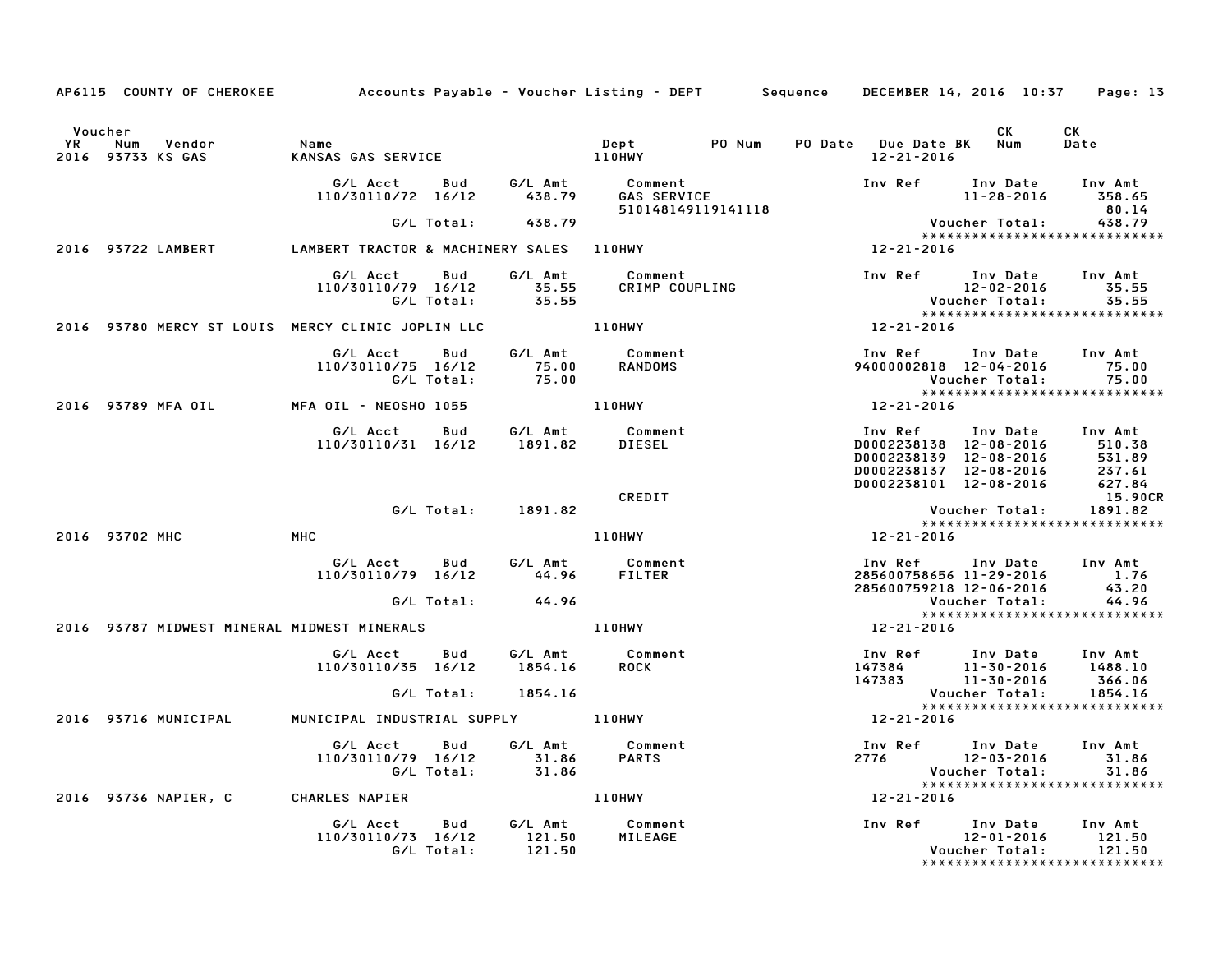|    |                                                  | AP6115 COUNTY OF CHEROKEE Accounts Payable - Voucher Listing - DEPT Sequence |                                 |                                                                                                                                   |                                                                               | DECEMBER 14, 2016 10:37 Page: 14                                                                                             |                                                                    |
|----|--------------------------------------------------|------------------------------------------------------------------------------|---------------------------------|-----------------------------------------------------------------------------------------------------------------------------------|-------------------------------------------------------------------------------|------------------------------------------------------------------------------------------------------------------------------|--------------------------------------------------------------------|
| YR | Voucher<br>Vendor<br>Num<br>2016 93712 NATALINIS | Name<br>NATALINI'S AUTOMOTIVE                                                | 110HWY                          | PO Num<br>Dept                                                                                                                    | PO Date Due Date BK Num<br>12-21-2016                                         | <b>CK</b>                                                                                                                    | СK<br>Date                                                         |
|    |                                                  | G/L Acct<br>Bud<br>110/30110/79 16/12                                        | G/L Amt<br>129.63               | Comment<br><b>SEAL</b><br><b>FUEL FILTER</b><br>HOSE, FITTING<br><b>BRUSH</b><br><b>BATTERY</b><br><b>BLADES</b><br><b>TUBING</b> | Inv Ref<br>621017<br>621044<br>621236<br>621441<br>621461<br>621739<br>621730 | Inv Date<br>11-30-2016<br>$11 - 30 - 2016$<br>12-02-2016<br>$12 - 05 - 2016$<br>12-05-2016<br>12-07-2016<br>$12 - 07 - 2016$ | Inv Amt<br>43.73<br>25.86<br>74.44<br>19.96<br>2.77<br>.94<br>4.29 |
|    |                                                  | G/L Total: 129.63                                                            |                                 | <b>FUSE</b><br>CREDIT<br><b>CONNECTR</b><br><b>FUSE</b><br>LAMP                                                                   | 622019<br>621836<br>621880<br>622136<br>621615                                | 12-09-2016<br>$12 - 08 - 2016$<br>$12 - 08 - 2016$<br>12-12-2016<br>12-06-2016<br>Voucher Total:                             | 6.20<br>58.02CR<br>1.22<br>6.20<br>2.04<br>129.63                  |
|    | 2016 93801 O'MALLEY                              | 0'MALLEY IMPLEMENT CO INC 110HWY                                             |                                 |                                                                                                                                   | $12 - 21 - 2016$                                                              | *****************************                                                                                                |                                                                    |
|    |                                                  | G/L Acct<br>Bud<br>110/30110/79 16/12                                        | G/L Amt<br>311.44               | Comment<br><b>BATTERY</b>                                                                                                         | S18383                                                                        | Inv Ref      Inv Date<br>12-09-2016                                                                                          | Inv Amt<br>311.44                                                  |
|    |                                                  | G/L Total:                                                                   | 311.44                          |                                                                                                                                   |                                                                               | Voucher Total:<br>******************************                                                                             | 311.44                                                             |
|    | 2016 93742 POWERPLAN                             | POWERPLAN                                                                    |                                 | <b>110HWY</b>                                                                                                                     | 12-21-2016                                                                    |                                                                                                                              |                                                                    |
|    |                                                  | G/L Acct<br>Bud<br>110/30110/79 16/12<br>G/L Total:                          | G/L Amt<br>2611.06<br>2611.06   | Comment<br><b>PARTS &amp; LABOR</b>                                                                                               | Inv Ref                                                                       | Inv Date<br>87002-40937 11-22-2016<br>Voucher Total:<br>*****************************                                        | Inv Amt<br>2611.06<br>2611.06                                      |
|    | 2016 93696 TEETER'S                              | TEETER'S ASPHALT & MATERIALS                                                 |                                 | 110HWY                                                                                                                            | 12-21-2016                                                                    |                                                                                                                              |                                                                    |
|    |                                                  | G/L Acct<br><b>Bud</b><br>110/30110/40 16/12                                 | G/L Amt<br>53944.10             | Comment<br><b>ASPHALT</b><br>6583<br>6575<br>6577<br>6566<br>6567                                                                 | Inv Ref Inv Date                                                              | 11-18-2016                                                                                                                   | Inv Amt<br>53944.10                                                |
|    |                                                  | G/L Total:                                                                   | 53944.10                        |                                                                                                                                   |                                                                               | Voucher Total:                                                                                                               | 53944.10                                                           |
|    | 2016 93756 TEETER'S                              | TEETER'S ASPHALT & MATERIALS 110HWY                                          |                                 |                                                                                                                                   | 12-21-2016                                                                    | *****************************                                                                                                |                                                                    |
|    |                                                  | G/L Acct<br>Bud<br>110/30110/39 16/12<br>G/L Total:                          | G/L Amt<br>41151.23<br>41151.23 | Comment<br>SE QUAKER                                                                                                              | Inv Ref                                                                       | Inv Date<br>6563 11-07-2016<br>Voucher Total:<br>*****************************                                               | Inv Amt<br>41151.23<br>41151.23                                    |
|    | 2016 93815 TEETER'S                              |                                                                              |                                 |                                                                                                                                   | 12-21-2016                                                                    |                                                                                                                              |                                                                    |
|    |                                                  | G/L Acct<br>Bud<br>110/30110/38 16/12 56116.80<br>G/L Total:                 | G/L Amt<br>56116.80             | Comment<br>EMPIRE GALENA                                                                                                          | Inv Ref<br>6603                                                               | Inv Date<br>12-06-2016<br>Voucher Total:                                                                                     | Inv Amt<br>56116.80<br>56116.80                                    |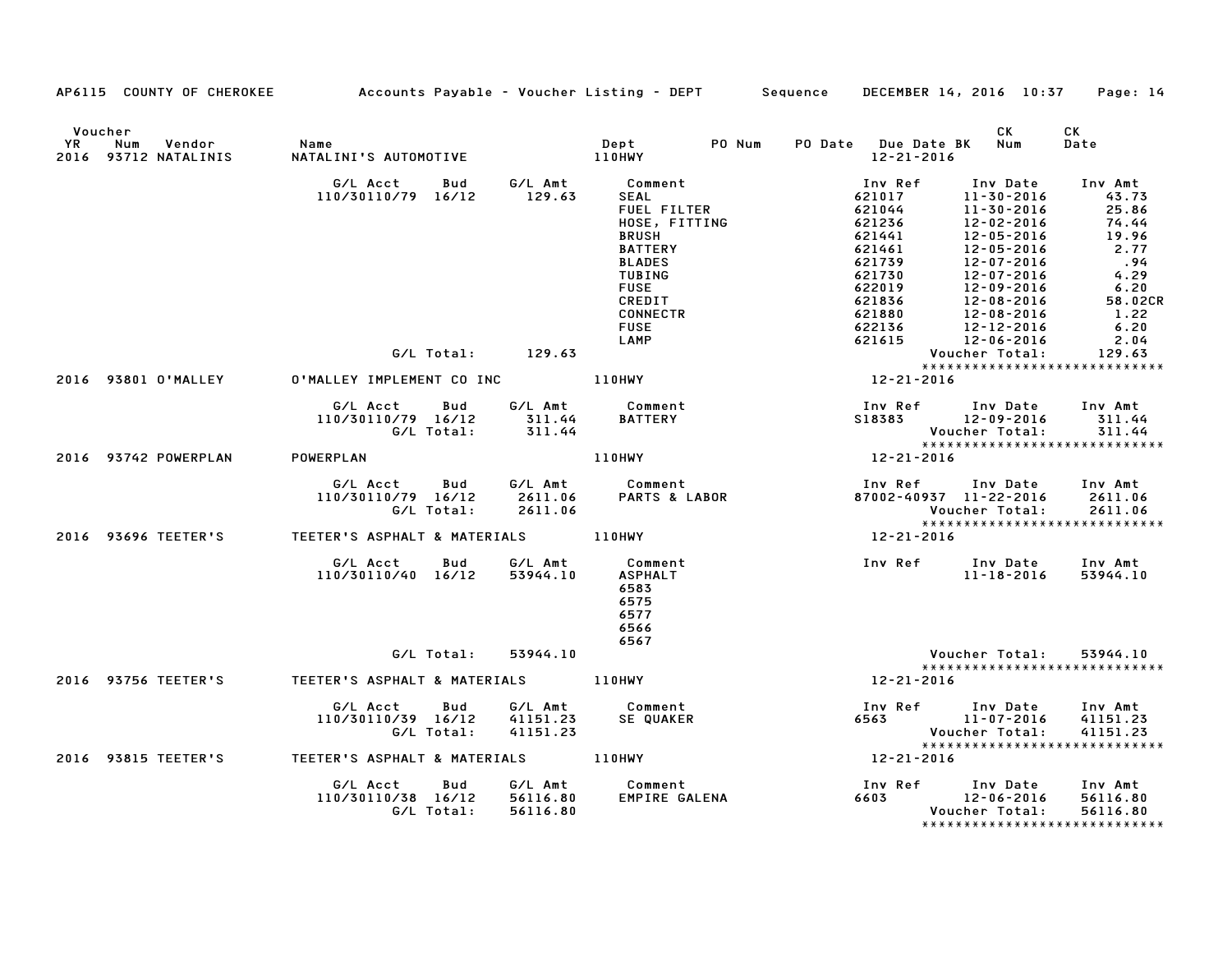| AP6115 COUNTY OF CHEROKEE Accounts Payable - Voucher Listing - DEPT Sequence DECEMBER 14, 2016 10:37 |                                    |                   |                               |                                                                                |                         |                                                                                                                                  | Page: 15                                 |
|------------------------------------------------------------------------------------------------------|------------------------------------|-------------------|-------------------------------|--------------------------------------------------------------------------------|-------------------------|----------------------------------------------------------------------------------------------------------------------------------|------------------------------------------|
| Voucher<br><b>YR</b><br>Num<br>Vendor<br>2016 93691 TEETER'S PAVING TEETER'S PAVING                  | <b>Name</b>                        |                   |                               | CK CK<br>PO Num<br>Dept<br>110HWY                                              | 12-21-2016              | PO Date Due Date BK Num                                                                                                          | Date                                     |
|                                                                                                      | G/L Acct<br>110/30110/40 16/12     | Bud               | 21619.66                      | G/L Amt Comment<br>LAYDOWN                                                     | Inv Ref<br>1783<br>1785 | Inv Date<br>11-09-2016<br>11-16-2016<br>$11 - 21 - 2016$                                                                         | Inv Amt<br>4970.60<br>7839.20<br>8809.86 |
|                                                                                                      |                                    | G/L Total:        | 21619.66                      |                                                                                |                         | *****************************                                                                                                    | 21619.66                                 |
| 2016 93755 TEETER'S PAVING TEETER'S PAVING                                                           |                                    |                   |                               | <b>110HWY</b>                                                                  | $x^*$                   |                                                                                                                                  |                                          |
|                                                                                                      | G/L Acct<br>110/30110/39 16/12     | Bud<br>G/L Total: | G/L Amt<br>8822.90<br>8822.90 | Comment<br>QUAKER RD                                                           |                         | Inv Ref Inv Date Inv Amt<br>1786 11-21-2016<br>Voucher Total:<br>****************<br>12-21-2016<br>***************************** | 8822.90<br>8822.90                       |
| 2016 93758 TEETER'S PAVING TEETER'S PAVING                                                           |                                    |                   |                               | 110HWY                                                                         |                         |                                                                                                                                  |                                          |
|                                                                                                      | G/L Acct<br>110/30110/38 16/12     | Bud               | G/L Amt<br>22871.80           | Comment<br>PAVING WOOD ST<br>EMPIRE ST<br>EMPIRE ST                            | 1792<br>1791            | Inv Ref Inv Date Inv Amt<br>12-08-2016 10499.40<br>$12 - 08 - 2016$                                                              | 12372.40                                 |
|                                                                                                      |                                    | G/L Total:        | 22871.80                      |                                                                                |                         | Voucher Total:<br>******************************                                                                                 | 22871.80                                 |
| 2016 93800 TEETER'S PAVING TEETER'S PAVING                                                           |                                    |                   |                               | <b>110HWY</b>                                                                  | 12-21-2016              |                                                                                                                                  |                                          |
|                                                                                                      | G/L Acct<br>110/30110/38 16/12     | Bud<br>G/L Total: | 10459.10                      | G/L Amt Comment<br>10459.10 ASPHALT ON MAIN ST GALENA 1790 12-08-2016 10459.10 |                         | Inv Ref Inv Date Inv Amt<br>Voucher Total: 10459.10<br>******************************                                            |                                          |
| 2016 93737 TRUE VALUE COL TRUE VALUE COLUMBUS                                                        |                                    |                   | <b>110HWY</b>                 |                                                                                | 12-21-2016              |                                                                                                                                  |                                          |
|                                                                                                      | G/L Acct Bud<br>110/30110/79 16/12 | G/L Total:        | 4.99<br>4.99                  | G/L Amt Comment<br>MOUSE TRAP                                                  |                         | Inv Ref Inv Date Inv Amt<br>A295055 11-30-2016<br>Voucher Total:<br>*****************************                                | 4.99<br>4.99                             |
| 2016 93744 US CELLULAR                                                                               | US CELLULAR                        |                   |                               | 110HWY                                                                         | 12-21-2016              |                                                                                                                                  |                                          |
|                                                                                                      | G/L Acct<br>110/30110/72 16/12     | Bud<br>G/L Total: | 50.51                         | G/L Amt Comment<br>50.51 CELL PHOM<br>CELL PHONE LEONARD                       |                         | Inv Ref      Inv Date<br>0165504560 11-20-2016<br>Voucher Total:<br>*****************************                                | Inv Amt<br>50.51<br>50.51                |
| 2016 93730 VIA                                                                                       |                                    |                   |                               |                                                                                | 12-21-2016              |                                                                                                                                  |                                          |
|                                                                                                      | G/L Acct<br>110/30110/89 16/12     | Bud<br>G/L Total: | 174.00<br>174.00              | G/L Amt Commen<br>RANDOMS <sup>T</sup>                                         | Inv Ref<br>3531         | Inv Date Inv Amt<br>12-01-2016<br>Voucher Total:<br>*****************************                                                | 174.00<br>174.00                         |
|                                                                                                      |                                    |                   |                               |                                                                                |                         |                                                                                                                                  |                                          |
| 2016 93732 COL TEL                                                                                   | COLUMBUS TELEPHONE COMPANY         |                   |                               | 130NOXWEED                                                                     | 12-21-2016              |                                                                                                                                  |                                          |
|                                                                                                      | G/L Acct<br>130/30130/74 16/12     | Bud<br>G/L Total: | G/L Amt<br>108.99<br>108.99   | Comment<br><b>ACCT 2293</b>                                                    | Inv Ref                 | Inv Date<br>$12 - 01 - 2016$<br>Voucher Total:<br>*****************************                                                  | Inv Amt<br>108.99<br>108.99              |
|                                                                                                      |                                    |                   |                               |                                                                                |                         | DEPT<br>Total:                                                                                                                   | 108.99                                   |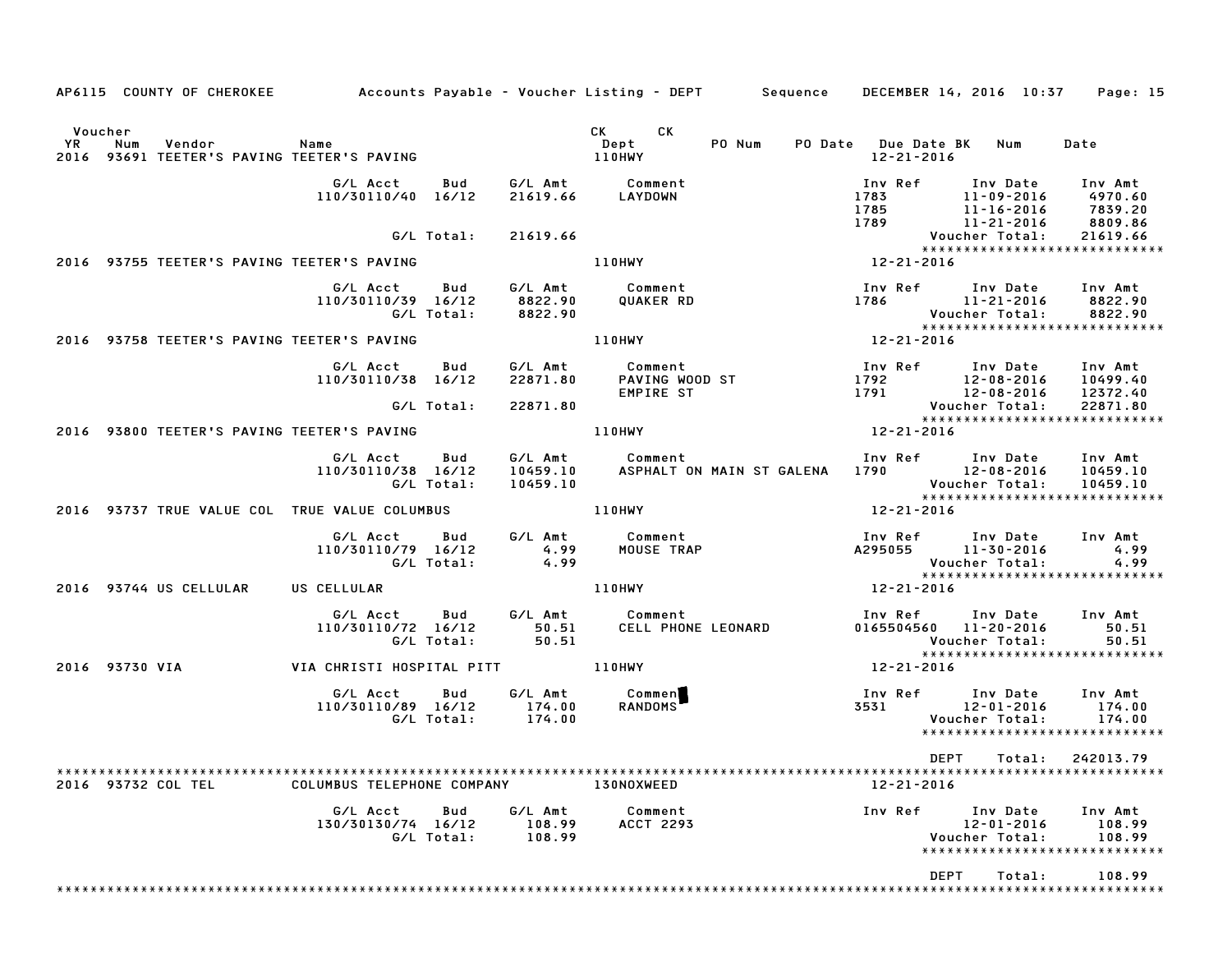|    | AP6115 COUNTY OF CHEROKEE Accounts Payable - Voucher Listing - DEPT Sequence |                                              |                   |                           |                                                  |                  | DECEMBER 14, 2016 10:37                                                           | Page: 16                   |
|----|------------------------------------------------------------------------------|----------------------------------------------|-------------------|---------------------------|--------------------------------------------------|------------------|-----------------------------------------------------------------------------------|----------------------------|
| YR | Voucher<br>Vendor<br>Num<br>2016 93763 COL TEL                               | Name<br>COLUMBUS TELEPHONE COMPANY 140HEALTH |                   |                           | PO Num<br>Dept                                   | $12 - 21 - 2016$ | CK<br>PO Date Due Date BK Num                                                     | CK<br>Date                 |
|    |                                                                              | G/L Acct<br>140/30140/74 16/12               | Bud               | G/L Amt<br>517.73         | Comment<br>WIC PROGRAM                           | Inv Ref          | Inv Date                                                                          | Inv Amt                    |
|    |                                                                              |                                              |                   |                           | <b>ACCT 2311</b><br><b>HEALTH DEPT</b>           |                  | 12-01-2016                                                                        | 93.26                      |
|    |                                                                              |                                              | G/L Total:        | 517.73                    | <b>ACCT 2060</b>                                 |                  | 12-01-2016<br>Voucher Total:                                                      | 424.47<br>517.73           |
|    | 2016 93762 COLUMBUS                                                          | CITY OF COLUMBUS                             |                   |                           | 140HEALTH                                        | 12-21-2016       | *****************************                                                     |                            |
|    |                                                                              | G/L Acct<br>140/30140/72 16/12               | Bud<br>G/L Total: | G/L Amt<br>55.00<br>55.00 | Comment<br>ACCT 07-17240-00                      |                  | Inv Ref Inv Date<br>11-28-2016<br>Voucher Total:<br>***************************** | Inv Amt<br>55.00<br>55.00  |
|    | 2016 93773 COLUMBUS POSTMA POSTMASTER GENERAL                                |                                              |                   |                           | 140HEALTH                                        | 12-21-2016       |                                                                                   |                            |
|    |                                                                              | G/L Acct<br>140/30140/89 16/12               | Bud               | G/L Amt<br>84.00          | Comment<br><b>HEALTH DEPT</b>                    |                  | Inv Ref Inv Date                                                                  | Inv Amt                    |
|    |                                                                              |                                              | G/L Total:        | 84.00                     | PO BOX YEARLY RENTAL                             |                  | 107 12-09-2016<br>Voucher Total:                                                  | 84.00<br>84.00             |
|    | 2016 93764 CRAW KAN TELEPH CRAW-KAN TELEPHONE COOPERATIVE INC 140HEALTH      |                                              |                   |                           |                                                  | 12-21-2016       | *****************************                                                     |                            |
|    |                                                                              | G/L Acct<br>140/30140/79 16/12               | Bud               | G/L Amt<br>22.38          | Comment<br>HEALTH DEPT                           |                  | Inv Ref Inv Date Inv Amt                                                          |                            |
|    |                                                                              |                                              | G/L Total:        | 22.38                     | ACCT0129793                                      |                  | 12-01-2016<br>Voucher Total:                                                      | 22.38<br>22.38             |
|    | 2016 93765 FIRST CHRISTIAN FIRST CHRISTIAN CHURCH PARSONS                    |                                              |                   |                           | 140HEALTH                                        | 12-21-2016       | *****************************                                                     |                            |
|    |                                                                              | G/L Acct<br>140/30140/87 16/12               | Bud               | G/L Amt<br>195.00         | Comment<br>WIC PROGRAM<br><b>BUILDING RENTAL</b> |                  | Inv Ref Inv Date<br>12-09-2016                                                    | Inv Amt<br>195.00          |
|    |                                                                              |                                              | G/L Total:        | 195.00                    | DEC 20, 21, 22, 2016                             |                  | Voucher Total:                                                                    | 195.00                     |
|    | 2016 93766 FOUR STATE PRIN FOUR STATE PRINTING                               |                                              |                   |                           | 140HEALTH                                        | 12-21-2016       | *****************************                                                     |                            |
|    |                                                                              |                                              |                   |                           |                                                  |                  |                                                                                   |                            |
|    |                                                                              | G/L Acct<br>140/30140/21 16/12               | Bud               | G/L Amt<br>306.10         | Comment<br>WIC PROGRAM                           |                  | Inv Ref Inv Date Inv Amt                                                          |                            |
|    |                                                                              |                                              | G/L Total:        | 306.10                    | WIC CALENDAR<br>QUESTIONNAIRES                   |                  | 60947 12-06-2016<br>60900 11-17-2016<br>Voucher Total:                            | 156.10<br>150.00<br>306.10 |
|    | 2016 93767 KDHE TB                                                           | <b>KDHE</b>                                  |                   |                           | 140HEALTH                                        | 12-21-2016       | *****************************                                                     |                            |
|    |                                                                              |                                              |                   |                           |                                                  |                  |                                                                                   |                            |
|    |                                                                              | G/L Acct<br>140/30140/44 16/12               | Bud               | G/L Amt<br>58.00          | Comment<br><b>HEALTH DEPT</b>                    |                  | Inv Ref Inv Date Inv Amt                                                          |                            |
|    |                                                                              |                                              | G/L Total:        | 58.00                     | PPD 10 VIALS                                     | 4268             | 12-06-2016<br>Voucher Total:<br>******************************                    | 58.00<br>58.00             |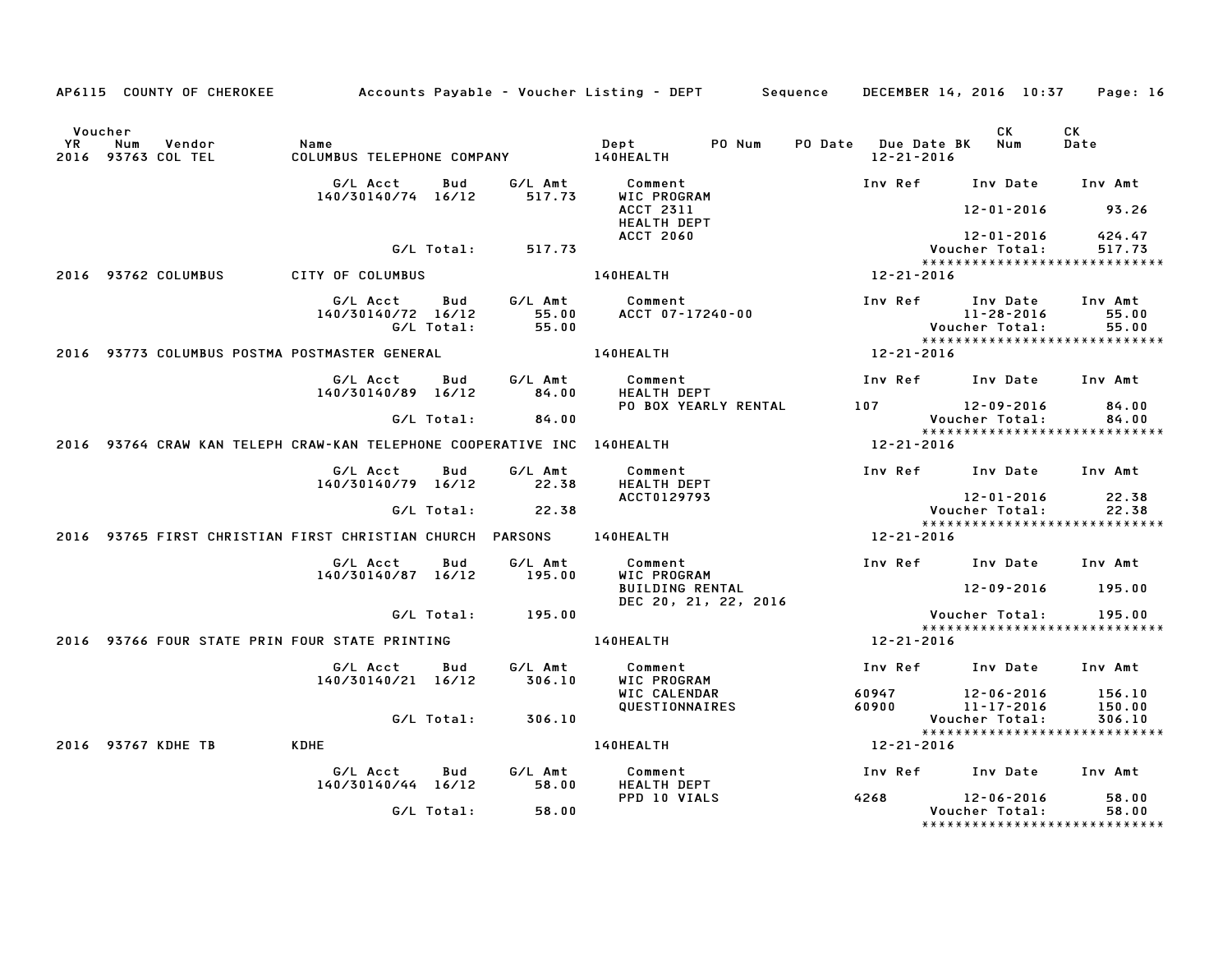|    | AP6115 COUNTY OF CHEROKEE                  |                                                           |                   | Accounts Payable – Voucher Listing – DEPT       Sequence   DECEMBER 14, 2016 10:37   Page: 17 |                                             |                              |                                                   |
|----|--------------------------------------------|-----------------------------------------------------------|-------------------|-----------------------------------------------------------------------------------------------|---------------------------------------------|------------------------------|---------------------------------------------------|
| YR | Voucher<br>Num Vendor<br>2016 93768 KS GAS | Name<br>KANSAS GAS SERVICE                                |                   | CK CK<br>PO Num<br><b>Dept</b><br><b>140HEALTH</b>                                            | PO Date Due Date BK Num<br>$12 - 21 - 2016$ |                              | Date                                              |
|    |                                            | G/L Acct<br><b>Bud</b><br>140/30140/72 16/12              | 61.20             | G/L Amt Comment<br><b>HEALTH DEPT</b>                                                         | Inv Ref Inv Date Inv Amt                    |                              |                                                   |
|    |                                            | G/L Total:                                                | 61.20             | ACCT 510080477 1188672 27                                                                     |                                             |                              |                                                   |
|    | 2016 93769 MANZER, J                       | DR JONATHAN MANZER                                        |                   | <b>140HEALTH</b>                                                                              | 12-21-2016                                  |                              |                                                   |
|    |                                            | G/L Acct Bud                                              |                   |                                                                                               | Inv Ref Inv Date Inv Amt                    |                              |                                                   |
|    |                                            | 140/30140/82 16/12                                        |                   | G/L Amt Comment<br>100.00 HEALTH DER<br>HEALTH DEPT                                           |                                             |                              |                                                   |
|    |                                            | G/L Total:                                                | 100.00            | HEALIN DELI.<br>CONTRACT SERVICES Voucher Total:<br>****************                          |                                             | 12-09-2016                   | 100.00<br>100.00                                  |
|    |                                            | 2016 93770 MEDICAL WASTE MEDICAL WASTE SERVICES           |                   | 140HEALTH                                                                                     | $12 - 21 - 2016$                            |                              | *****************************                     |
|    |                                            | G/L Acct<br>Bud<br>140/30140/82 16/12                     | 99.00             | G/L Amt Comment<br>HEALTH DEPT                                                                | Inv Ref      Inv Date     Inv Amt           |                              |                                                   |
|    |                                            | $G/L$ Total: $99.00$                                      |                   | MO BIOHAZARD WASTE DISPOSAL W81408 12-07-2016                                                 |                                             | Voucher Total:               | 99.00<br>99.00                                    |
|    |                                            | 2016 93771 QUALITY PEST QUALITY PEST CONTROL INC 40HEALTH |                   |                                                                                               | 12-21-2016                                  |                              |                                                   |
|    |                                            | G/L Acct<br>Bud<br>140/30140/80 16/12                     | 50.00             | G/L Amt Comment<br><b>HEALTH DEPT</b>                                                         | Inv Ref Inv Date Inv Amt                    |                              |                                                   |
|    |                                            | G/L Total:                                                | 50.00             | MONTHLY SPRAY                                                                                 |                                             | 11-30-2016<br>Voucher Total: | 50.00<br>50.00<br>*****************************   |
|    | 2016 93798 QUILL                           |                                                           |                   | $12 - 21 - 2016$<br>QUILL CORPORATION <b>140HEALTH</b>                                        |                                             |                              |                                                   |
|    |                                            | G/L Acct Bud<br>140/30140/21 16/12 56.67 WIC PROGRAM      |                   | G/L Amt Comment                                                                               | Inv Ref Inv Date Inv Amt                    |                              |                                                   |
|    |                                            |                                                           |                   | TONER                                                                                         | 2361790 12-05-2016 56.67                    | Voucher Total:               | 56.67<br>*****************************            |
|    | 2016 93772 STRONGHOLD                      | STRONGHOLD DATA                                           |                   | 140HEALTH                                                                                     | 12-21-2016                                  |                              |                                                   |
|    |                                            | G/L Acct<br><b>Bud</b><br>140/30140/28 16/12              | G⁄L Amt<br>100.00 | Comment<br><b>HEALTH DEPT</b>                                                                 | Inv Ref Inv Date Inv Amt                    |                              |                                                   |
|    |                                            | G/L Total:                                                | 100.00            | OFF SITE DATA STORAGE                                                                         | 21459 12-01-2016 100.00                     | Voucher Total:               | 100.00                                            |
|    | 2016 93799 WEX                             | <b>WEX BANK</b>                                           |                   | 140HEALTH                                                                                     | 12-21-2016                                  |                              | *****************************                     |
|    |                                            | G/L Acct Bud<br>140/30140/30 16/12                        |                   | G/L Amt Commen<br>169.59 HEALTH DEP<br>HEALTH DEPT                                            | Inv Ref Inv Date Inv Amt                    |                              |                                                   |
|    |                                            | G/L Total:                                                | 169.59            | FUEL PURCHASES <b>And Allen Contracts</b>                                                     | 47780864 11-30-2016                         | Voucher Total:               | 169.59<br>169.59<br>***************************** |
|    |                                            |                                                           |                   |                                                                                               | DEPT                                        | Total:                       | 1874.67                                           |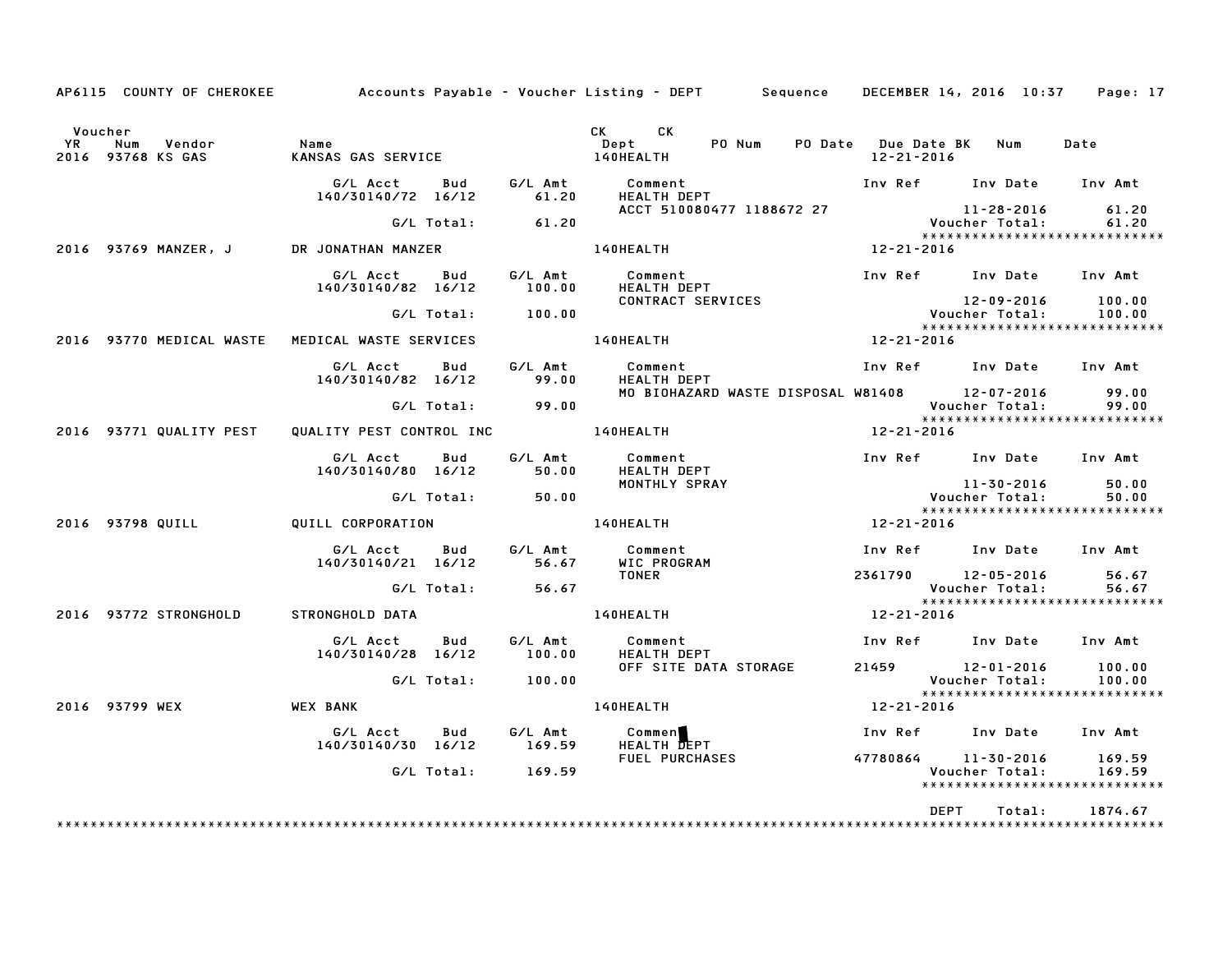| AP6115 COUNTY OF CHEROKEE                                  |                                            |                   |                     | Accounts Payable – Voucher Listing – DEPT         Sequence      |                                                   | DECEMBER 14, 2016 10:37                                       | Page: 18                                 |
|------------------------------------------------------------|--------------------------------------------|-------------------|---------------------|-----------------------------------------------------------------|---------------------------------------------------|---------------------------------------------------------------|------------------------------------------|
| Voucher<br>YR<br>Num<br>Vendor<br>2016 93734 COLUMBUS NEWS | Name<br>COLUMBUS NEWS REPORT               |                   |                     | Dept<br>PO Num<br>160ELECT                                      | PO Date Due Date BK<br>$12 - 21 - 2016$           | CK<br>Num                                                     | СK<br>Date                               |
|                                                            | G/L Acct<br>160/30160/75 16/12             | Bud               | G/L Amt<br>132.00   | Comment<br>12 MONTH RENEWAL<br><b>COUNTY CLERK</b>              | Inv Ref<br>3069                                   | Inv Date<br>11-15-2016                                        | Inv Amt<br>132.00                        |
|                                                            |                                            | G/L Total:        | 132.00              |                                                                 |                                                   | Voucher Total:                                                | 132.00                                   |
| 2016 93735 ELECT SYSTEMS                                   | ELECTION SYSTEMS & SOFTWARE                |                   |                     | 160ELECT                                                        | 12-21-2016                                        | *****************************                                 |                                          |
|                                                            | G/L Acct<br>160/30160/21 16/12             | Bud<br>16/12      | G/L Amt<br>12976.14 | Comment<br>SITE SUPPORT<br>MEMORY CARD BATTERY<br>LAYOUT CHARGE | Inv Ref<br>996494<br>997283<br>997299             | Inv Date<br>11-28-2016<br>$11 - 30 - 2016$<br>11-30-2016      | Inv Amt<br>4125.00<br>9.59<br>1330.00    |
|                                                            |                                            | G/L Total:        | 12976.14            | ELECTION CHARGES                                                | 997302                                            | 11-30-2016<br>Voucher Total:<br>***************************** | 7511.55<br>12976.14                      |
| 2016 93757 SCHWAB                                          | <b>SCHWAB-EATON PA</b>                     |                   |                     | 190BRIDGE                                                       | 12-21-2016                                        | <b>DEPT</b><br>Total:                                         | 13108.14                                 |
|                                                            | G/L Acct<br>190/30190/89 16/12             | Bud               | G/L Amt<br>16596.08 | Comment<br>WIDENING 5TH STREET<br>GALENA VIADUCT                | Inv Ref<br>15.079-4<br>CHEROKEE                   | Inv Date<br>12-05-2016<br>12-09-2016                          | Inv Amt<br>7999.64<br>8596.44            |
|                                                            |                                            | G/L Total:        | 16596.08            |                                                                 |                                                   | Voucher Total:<br>*****************************               | 16596.08                                 |
|                                                            |                                            |                   |                     |                                                                 |                                                   | <b>DEPT</b><br>Total:                                         | 16596.08                                 |
| 2016 93745 AMER RED                                        | AMERICAN RED CROSS-HEALTH SAFETY SE 224911 |                   |                     |                                                                 | 12-21-2016                                        |                                                               |                                          |
|                                                            | G/L Acct<br>224/31224/01                   | Bud               | G/L Amt<br>108.00   | Comment<br>ADULT CPR/AED<br>CUSTOMER 16324-CHKMGMT              | Inv Ref<br>10485983                               | Inv Date<br>10-19-2016                                        | Inv Amt<br>108.00                        |
|                                                            |                                            | G/L Total:        | 108.00              |                                                                 |                                                   | Voucher Total:                                                | 108.00                                   |
| 2016 93784 AT&T 5001                                       | AT&T                                       |                   |                     | 224911                                                          | 12-21-2016                                        | *****************************                                 |                                          |
|                                                            | G/L Acct<br>224/31224/01                   | Bud               | G/L Amt<br>894.48   | Comment<br>ACCT 316 140 9942 098 7<br>316 140 2371 911 6        | Inv Ref                                           | Inv Date<br>12-01-2016<br>12-01-2016                          | Inv Amt<br>641.31<br>253.17              |
|                                                            |                                            | G/L Total:        | 894.48              |                                                                 |                                                   | Voucher Total:<br>*****************************               | 894.48                                   |
| 2016 93738 CENTURYLINK2961 CENTURYLINK                     |                                            |                   |                     | 224911                                                          | 12-21-2016                                        |                                                               |                                          |
|                                                            | G/L Acct<br>224/31224/01                   | Bud<br>G/L Total: | G/L Amt<br>1170.44  | Comment<br>1170.44 ACCT 313409961                               | Inv Ref                                           | Inv Date<br>Voucher Total:<br>*****************************   | Inv Amt<br>11-25-2016 1170.44<br>1170.44 |
| 2016 93759 CENTURYLINK4786 CENTURYLINK                     |                                            |                   |                     | 224911                                                          | $12 - 21 - 2016$                                  |                                                               |                                          |
|                                                            | G/L Acct<br>224/31224/01                   | Bud               | G/L Amt<br>3191.93  | Comment<br><b>CUSTOMER 2C257200</b>                             | Inv Ref<br>0120101009<br>Q120101010<br>Q120101008 | Inv Date<br>12-01-2016<br>12-01-2016<br>12-01-2016            | Inv Amt<br>1063.96<br>1063.96<br>1064.01 |
|                                                            |                                            | G/L Total:        | 3191.93             |                                                                 |                                                   | Voucher Total:<br>*****************************               | 3191.93                                  |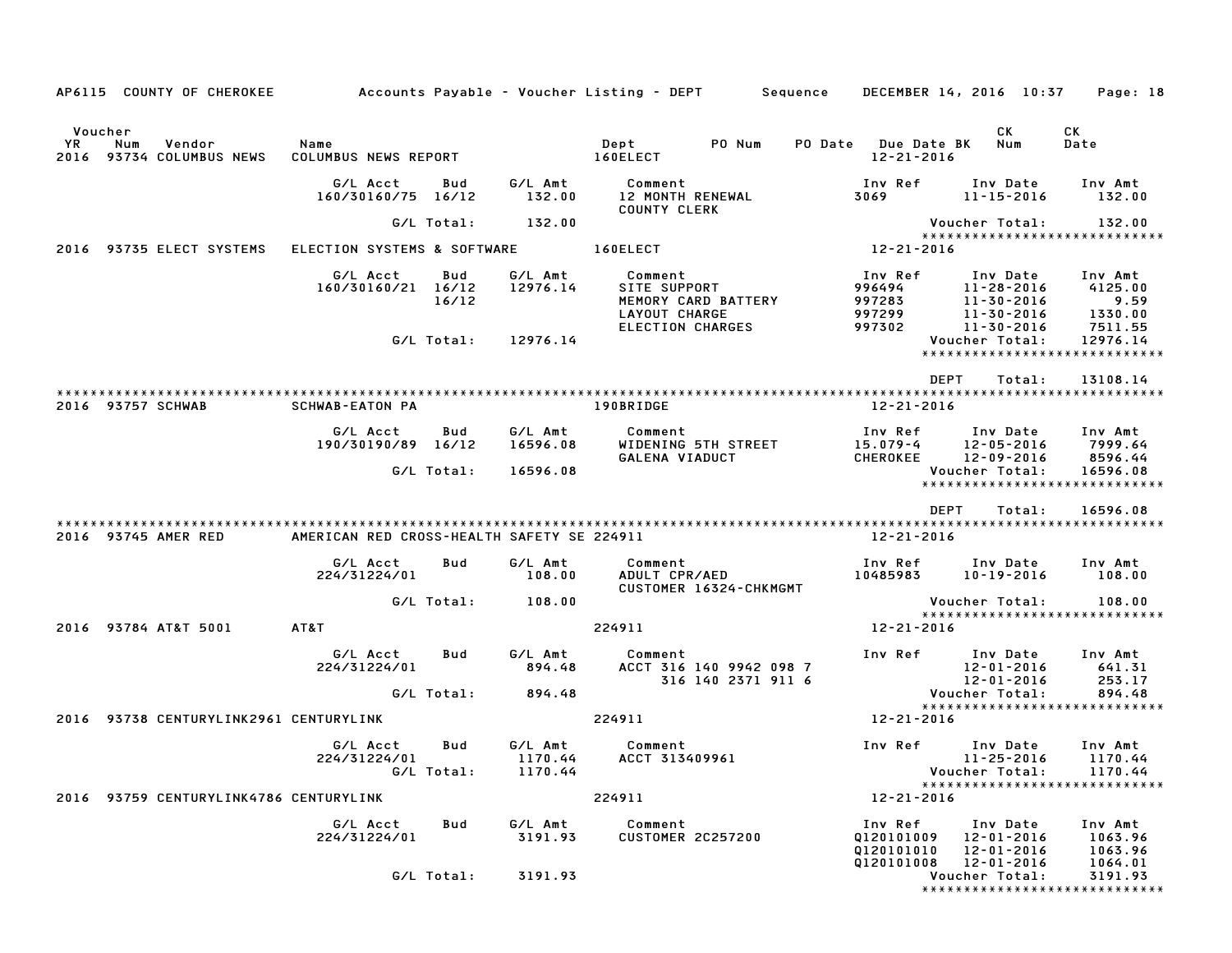|                                 | AP6115 COUNTY OF CHEROKEE |                                                                      |                   |                             | Accounts Payable – Voucher Listing – DEPT       Sequence    | DECEMBER 14, 2016 10:37                                      |                                                | Page: 19                                                     |
|---------------------------------|---------------------------|----------------------------------------------------------------------|-------------------|-----------------------------|-------------------------------------------------------------|--------------------------------------------------------------|------------------------------------------------|--------------------------------------------------------------|
| Voucher                         |                           |                                                                      |                   |                             | <b>CK</b><br>CK D                                           |                                                              |                                                |                                                              |
| YR<br>Num<br>2016 93740 COL TEL | Vendor                    | Name<br>COLUMBUS TELEPHONE COMPANY                                   |                   |                             | Dept<br>PO Num<br>224911                                    | PO Date Due Date BK<br>12-21-2016                            | Num                                            | Date                                                         |
|                                 |                           | G/L Acct<br>224/31224/01                                             | Bud               | G/L Amt<br>1480.07          | Comment<br>ACCT 163<br>1045                                 | Inv Ref<br>17561631216 12-01-2016<br>175610451216 12-01-2016 | Inv Date                                       | Inv Amt<br>1102.31<br>377.76                                 |
|                                 |                           |                                                                      | G/L Total:        | 1480.07                     |                                                             |                                                              | Voucher Total:                                 | 1480.07                                                      |
|                                 |                           | 2016 93741 CRAW KAN TELEPH CRAW-KAN TELEPHONE COOPERATIVE INC 224911 |                   |                             |                                                             | 12-21-2016                                                   |                                                | ******************************                               |
|                                 |                           | G/L Acct<br>224/31224/01                                             | Bud<br>G/L Total: | G/L Amt<br>296.00<br>296.00 | Comment<br>ACCESS SERVICE                                   | Inv Ref<br>1818SZ10901 12-01-2016                            | Inv Date<br>Voucher Total:                     | Inv Amt<br>296.00<br>296.00<br>***************************** |
|                                 | 2016 93743 HARRIS GLOBAL  | HARRIS COMPUTER SYSTEMS                                              |                   |                             | 224911                                                      | 12-21-2016                                                   |                                                |                                                              |
|                                 |                           | G/L Acct<br>224/31224/01                                             | Bud<br>G/L Total: | G/L Amt<br>650.00<br>650.00 | Comment<br>MONTHLY CISCO MAINTENANCE                        | Inv Ref<br>16000752 11-30-2016                               | Inv Date<br>Voucher Total:                     | Inv Amt<br>650.00<br>650.00<br>***************************** |
|                                 |                           |                                                                      |                   |                             |                                                             | <b>DEPT</b>                                                  | Total:                                         | 7790.92                                                      |
|                                 |                           | 2016 93808 COLUMBUS POSTMA POSTMASTER GENERAL                        |                   |                             | <b>230APP</b>                                               | $12 - 21 - 2016$                                             |                                                |                                                              |
|                                 |                           | G/L Acct<br>230/30230/75 16/12                                       | Bud<br>G/L Total: | G/L Amt<br>138.00<br>138.00 | Comment<br>PO BOX 352 YEARLY RENTAL                         | Inv Ref                                                      | Inv Date<br>$12 - 10 - 2016$<br>Voucher Total: | Inv Amt<br>138.00<br>138.00                                  |
| 2016                            | 93807 COMMERCE VISA       | <b>COMMERCE BANK</b>                                                 |                   |                             | <b>230APP</b>                                               | 12-21-2016                                                   |                                                | *****************************                                |
|                                 |                           | G/L Acct<br>230/30230/81 16/12<br>230/30230/23 16/12                 | Bud               | G/L Amt<br>22.36<br>6.74    | Comment<br>ACCT<br>MARK <b>HIXON</b><br>FOUR STATE PRINTING | Inv Ref                                                      | Inv Date<br>11-22-2016                         | Inv Amt<br>22.36                                             |
|                                 |                           |                                                                      | G/L Total:        | 29.10                       | <b>WENDYS</b>                                               |                                                              | 11-30-2016<br>Voucher Total:                   | 6.74<br>29.10<br>*****************************               |
|                                 |                           |                                                                      |                   |                             |                                                             | <b>DEPT</b>                                                  | Total:                                         | 167.10                                                       |
|                                 | 2016 93777 JARRETT, JA    | JAMES JARRETT                                                        |                   |                             | 260BENEFITS                                                 | 12-21-2016                                                   |                                                |                                                              |
|                                 |                           | G/L Acct<br>260/30260/05 16/12                                       | Bud<br>G/L Total: | G/L Amt<br>795.80<br>795.80 | Comment<br>REFUND BACK FROM AFLAC                           | Inv Ref                                                      | Inv Date<br>$12 - 12 - 2016$<br>Voucher Total: | Inv Amt<br>795.80<br>795.80<br>***************************** |
| 2016 93788 MERITAIN             |                           | MERITAIN HEALTH                                                      |                   |                             | 260BENEFITS                                                 | 12-21-2016                                                   |                                                |                                                              |
|                                 |                           | G/L Acct<br>260/30260/15 16/12                                       | Bud               | G/L Amt<br>46328.08         | Comment<br>GROUP 02438<br>CHEROKEE COUNTY<br>JANUARY 2017   | Inv Ref                                                      | Inv Date<br>$12 - 12 - 2016$                   | Inv Amt<br>46328.08                                          |
|                                 |                           |                                                                      | G/L Total:        | 46328.08                    |                                                             |                                                              | Voucher Total:                                 | 46328.08<br>*****************************                    |
|                                 |                           |                                                                      |                   |                             |                                                             | DEPT                                                         | Total:                                         | 47123.88                                                     |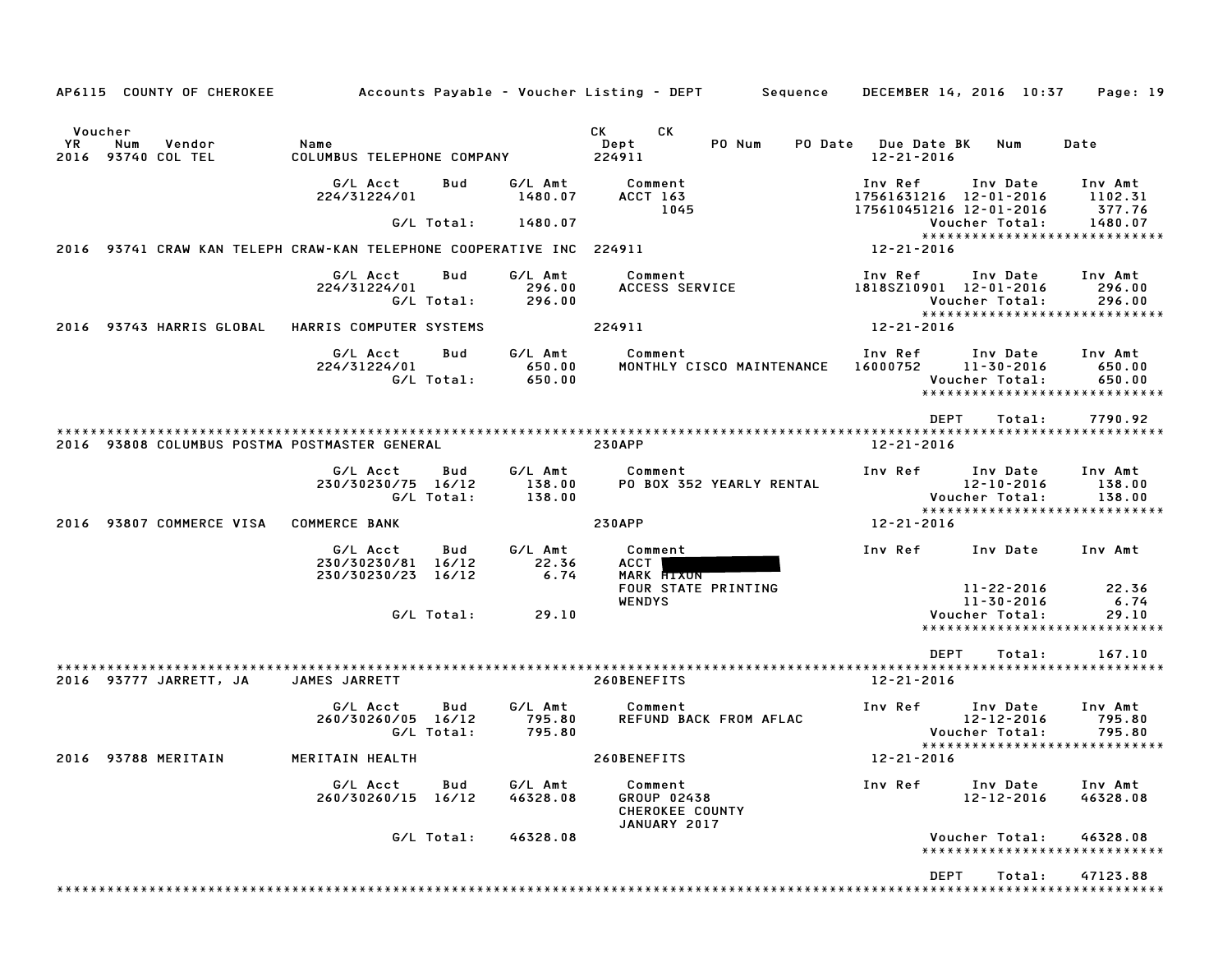|                       |     | AP6115 COUNTY OF CHEROKEE                   | Accounts Payable – Voucher Listing – DEPT         Sequence |                                   |                               |                                                      |                                                   |                                         | DECEMBER 14, 2016 10:37                                                                          | Page: 20                              |
|-----------------------|-----|---------------------------------------------|------------------------------------------------------------|-----------------------------------|-------------------------------|------------------------------------------------------|---------------------------------------------------|-----------------------------------------|--------------------------------------------------------------------------------------------------|---------------------------------------|
| Voucher<br>YR<br>2016 | Num | Vendor<br>93747 CENTURYLINK1319 CENTURYLINK | Name                                                       |                                   |                               | Dept<br>300ELDERLY                                   | PO Num                                            | PO Date Due Date BK<br>$12 - 21 - 2016$ | CK<br>Num                                                                                        | CK<br>Date                            |
|                       |     |                                             | G/L Acct<br>300/30300/74 16/12                             | Bud                               |                               | G/L Amt Comment<br>35.17 ACCT 320497874<br>320494722 |                                                   |                                         | Inv Ref Inv Date<br>11-24-2016<br>11-24-2016                                                     | Inv Amt<br>14.54<br>20.63             |
|                       |     |                                             |                                                            | G/L Total:                        | 35.17                         |                                                      |                                                   |                                         | Voucher Total:<br>*****************************                                                  | 35.17                                 |
|                       |     | 2016 93748 CENTURYLINK2961 CENTURYLINK      |                                                            |                                   |                               | 300ELDERLY                                           |                                                   | $12 - 21 - 2016$                        |                                                                                                  |                                       |
|                       |     |                                             | G/L Acct<br>300/30300/74 16/12                             | <b>Bud</b><br>16/12<br>G/L Total: | G/L Amt<br>334.04<br>334.04   | Comment<br>ACCT 313571296<br>313355170               |                                                   |                                         | Inv Ref Inv Date<br>12-01-2016<br>12-01-2016<br>Voucher Total:                                   | Inv Amt<br>181.12<br>152.92<br>334.04 |
|                       |     | 2016 93749 COLUMBUS                         | CITY OF COLUMBUS                                           |                                   |                               | 300ELDERLY                                           |                                                   | 12-21-2016                              | *****************************                                                                    |                                       |
|                       |     |                                             | G/L Acct<br>300/30300/72 16/12                             | Bud<br>G/L Total:                 | G/L Amt<br>54.56<br>54.56     | Comment<br>ACCT 07-488820-01                         |                                                   |                                         | Inv Ref      Inv Date<br>11-28-2016<br>Voucher Total:                                            | Inv Amt<br>54.56<br>54.56             |
|                       |     | 2016 93750 GALENA                           | CITY OF GALENA                                             |                                   |                               | 300ELDERLY                                           |                                                   | $12 - 21 - 2016$                        | *****************************                                                                    |                                       |
|                       |     |                                             | G/L Acct<br>300/30300/72 16/12                             | Bud<br>G/L Total:                 | G/L Amt<br>93.76<br>93.76     | Comment<br><b>ACCT 10006000</b>                      |                                                   | <b>Inv Ref</b>                          | Inv Date<br>12-01-2016<br>Voucher Total:                                                         | Inv Amt<br>93.76<br>93.76             |
|                       |     | 2016 93751 KS GAS                           | KANSAS GAS SERVICE                                         |                                   |                               | 300ELDERLY                                           |                                                   | 12-21-2016                              | *****************************                                                                    |                                       |
|                       |     |                                             | G/L Acct<br>300/30300/72 16/12                             | Bud<br>16/12<br>G/L Total:        | G/L Amt<br>96.62<br>96.62     | Comment                                              | ACCT 512076592 1191351 09<br>510724504 2014982 18 |                                         | Inv Ref Inv Date<br>11-28-2016<br>12-08-2016<br>Voucher Total:<br>****************************** | Inv Amt<br>61.07<br>35.55<br>96.62    |
|                       |     | 2016 93819 KS CHILD                         | KANSAS CHILDFIRST                                          |                                   |                               | 304SPIDER                                            |                                                   | 12-21-2016                              | <b>DEPT</b><br>Total:                                                                            | 614.15                                |
|                       |     |                                             | G/L Acct<br>304/31304/01                                   | Bud                               | G/L Amt<br>700.00             | Comment<br>REGISTRATION FEES<br>REGISTRATION FEES    |                                                   |                                         | Inv Ref Inv Date<br>$12 - 08 - 2016$<br>$12 - 08 - 2016$                                         | Inv Amt<br>350.00<br>350.00           |
|                       |     |                                             |                                                            | G/L Total:                        | 700.00                        |                                                      |                                                   |                                         | Voucher Total:<br>*****************************                                                  | 700.00                                |
|                       |     | 2016 93818 KS STATE BANK                    | <b>KANSAS STATE BANK</b>                                   |                                   |                               | 304SPIDER                                            |                                                   | 12-21-2016                              |                                                                                                  |                                       |
|                       |     |                                             | G/L Acct<br>304/31304/01                                   | Bud<br>G/L Total:                 | G/L Amt<br>5049.85<br>5049.85 | Comment                                              | DIGITAL IN CAR VIDEO SYSTEM 3344606               | Inv Ref                                 | Inv Date<br>12-09-2016<br>Voucher Total:<br>*****************************                        | Inv Amt<br>5049.85<br>5049.85         |
|                       |     |                                             | 2016 93820 TRUE VALUE COL TRUE VALUE COLUMBUS              |                                   |                               | 304SPIDER                                            |                                                   | 12-21-2016                              |                                                                                                  |                                       |
|                       |     |                                             | G/L Acct<br>304/31304/01                                   | Bud<br>G/L Total:                 | G/L Amt<br>7.19<br>7.19       | Comment<br><b>RESID CONNECTOR</b>                    |                                                   | Inv Ref<br>A295914                      | Inv Date<br>$12 - 08 - 2016$<br>Voucher Total:                                                   | Inv Amt<br>7.19<br>7.19               |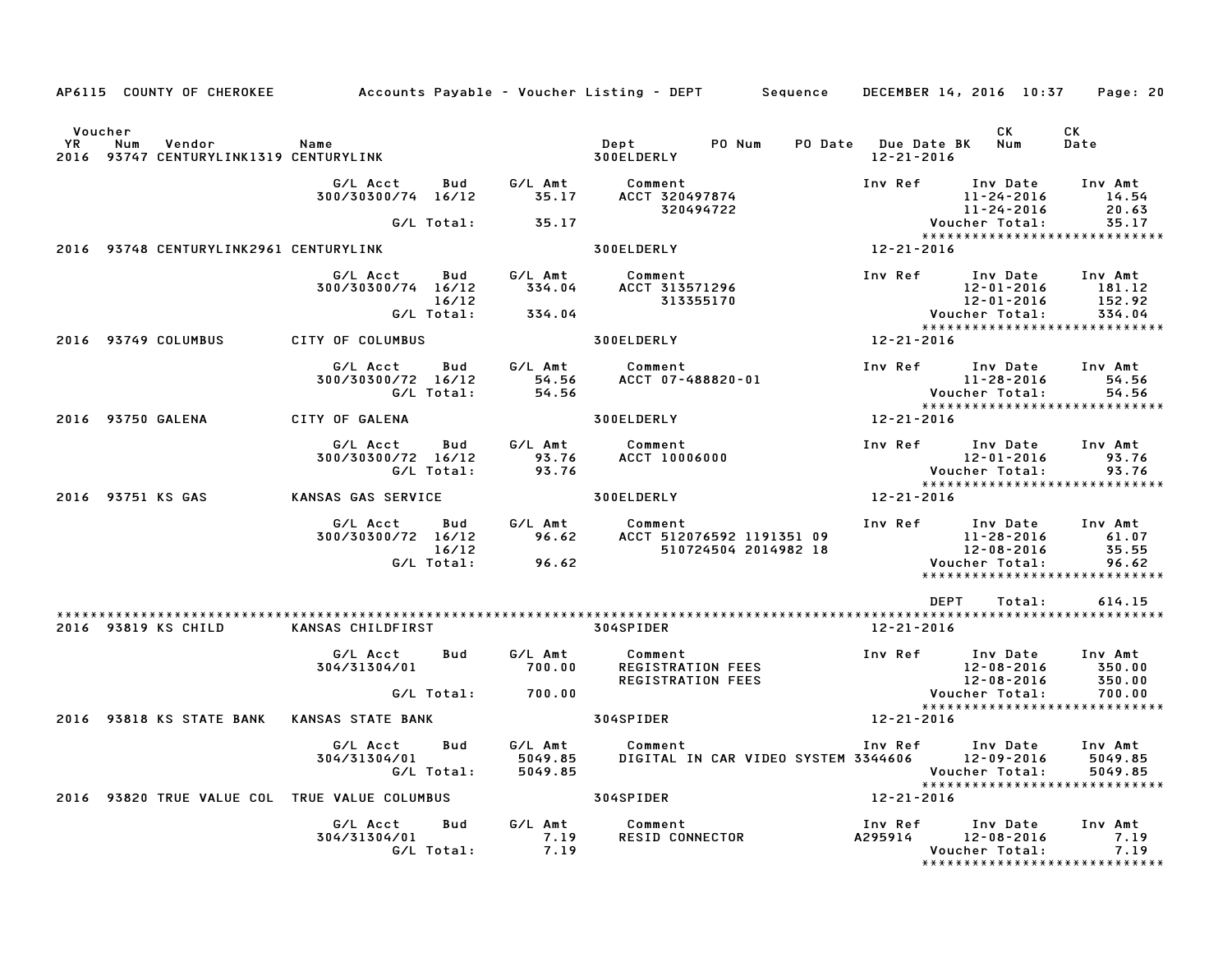|                      | AP6115 COUNTY OF CHEROKEE Accounts Payable – Voucher Listing – DEPT Sequence DECEMBER 14, 2016 10:37 Page: 21 |                                                              |                          |                                 |                                                                                                  |  |                                       |                                                                                                               |                                                                   |
|----------------------|---------------------------------------------------------------------------------------------------------------|--------------------------------------------------------------|--------------------------|---------------------------------|--------------------------------------------------------------------------------------------------|--|---------------------------------------|---------------------------------------------------------------------------------------------------------------|-------------------------------------------------------------------|
| Voucher<br><b>YR</b> | Num<br>Vendor<br>2016 93754 WATCH                                                                             | Name<br>WATCH SYSTEMS                                        |                          |                                 | Dept PONum<br>304SPIDER                                                                          |  | PO Date Due Date BK Num<br>12-21-2016 | CK                                                                                                            | CK<br>Date                                                        |
|                      |                                                                                                               | G/L Acct<br>304/31304/01                                     | <b>Bud</b>               | 1750.00                         | G/L Amt Comment<br><b>BOOKING ALERTS</b><br>ANNUAL OFFENDER WATCH<br>ANNUAL OFFENDER WATCH/MOBIL |  |                                       |                                                                                                               |                                                                   |
|                      |                                                                                                               |                                                              |                          | G/L Total: 1750.00              |                                                                                                  |  |                                       | Voucher Total:                                                                                                | 1750.00<br>******************************                         |
|                      |                                                                                                               |                                                              |                          |                                 |                                                                                                  |  | <b>DEPT</b>                           | Total:                                                                                                        | 7507.04                                                           |
|                      | 2016 93775 BUMPER                                                                                             | BUMPER TO BUMPER OF GALENA 330SEWER                          |                          |                                 |                                                                                                  |  | 12-21-2016                            |                                                                                                               |                                                                   |
|                      |                                                                                                               | G/L Acct<br>330/30330/79 16/12                               | Bud<br>G/L Total:        | 25.50<br>25.50                  | G/L Amt Comment<br>ANTIFREEZE                                                                    |  |                                       | Inv Ref       Inv Date     Inv Amt<br>202462              12-02-2016                  25.50<br>Voucher Total: | 25.50<br>25.50                                                    |
|                      | 2016 93720 CASEYS                                                                                             | CASEY'S GENERAL STORES INC 330SEWER                          |                          |                                 |                                                                                                  |  | $12 - 21 - 2016$                      |                                                                                                               | *****************************                                     |
|                      |                                                                                                               | G/L Acct Bud<br>330/30330/30 16/12 99.24<br>G/L Total: 99.24 |                          |                                 | G/L Amt Comment<br><b>FUEL</b>                                                                   |  | 20802 11-30-2016                      | Inv Ref Inv Date Inv Amt<br>Voucher Total:                                                                    | 99.24<br>99.24                                                    |
|                      | 2016 93760 CENTURYLINK2961 CENTURYLINK                                                                        |                                                              |                          |                                 | <b>330SEWER</b>                                                                                  |  | 12-21-2016                            |                                                                                                               | *****************************                                     |
|                      |                                                                                                               | G/L Acct<br>330/30330/72 16/12                               | <b>Bud</b><br>G/L Total: | G/L Amt<br>149.14<br>149.14     | Comment<br>PHONE BILL SEWER                                                                      |  | 438097159 11-23-2016                  | Inv Ref Inv Date<br>Voucher Total:                                                                            | Inv Amt<br>149.14<br>149.14                                       |
|                      | 2016 93725 EMPIRE                                                                                             | EMPIRE DISTRICT ELECTRIC COMPANY 330SEWER                    |                          |                                 |                                                                                                  |  | 12-21-2016                            |                                                                                                               | ******************************                                    |
|                      |                                                                                                               | G/L Acct Bud<br>330/30330/72 16/12 614.17                    |                          | G/L Amt                         | Comment<br>ELECTRIC                                                                              |  | 369339-68-4 11-29-2016                | Inv Ref      Inv Date     Inv Amt<br>547731-85-1   11-29-2016        410.34<br>866807-56-3 11-30-2016         | 88.74<br>115.09                                                   |
|                      |                                                                                                               |                                                              | G/L Total:               | 614.17                          |                                                                                                  |  |                                       | Voucher Total:                                                                                                | 614.17<br>*****************************                           |
|                      | 2016 93761 SHORT CREEK                                                                                        | SHORT CREEK TRUE VALUE                                       |                          |                                 | <b>330SEWER</b>                                                                                  |  | 12-21-2016                            |                                                                                                               |                                                                   |
|                      |                                                                                                               | G/L Acct<br>330/30330/89 16/12                               | Bud<br>G/L Total:        | G/L Amt<br>28.72<br>28.72       | Comment<br>Comment<br>PAD LOCK, PARTS                                                            |  | B92807 12-09-2016                     | Inv Ref      Inv Date     Inv Amt<br>Voucher Total:                                                           | 28.72<br>28.72                                                    |
|                      | 2016 93786 WARSTLER EX                                                                                        | WARSTLER EXCAVATING                                          |                          |                                 | <b>330SEWER</b>                                                                                  |  | 12-21-2016                            |                                                                                                               | ******************************                                    |
|                      |                                                                                                               | G/L Acct   Bud<br>330/30330/89 16/12                         | G/L Total:               | G/L Amt<br>10470.00<br>10470.00 | Comment<br>VARCK REBUILD                                                                         |  | Inv Ref<br>2750 12-07-2016            | Inv Date<br>Voucher Total:                                                                                    | Inv Amt<br>10470.00<br>10470.00<br>****************************** |
|                      |                                                                                                               |                                                              |                          |                                 |                                                                                                  |  | <b>DEPT</b>                           | Total:                                                                                                        | 11386.77                                                          |